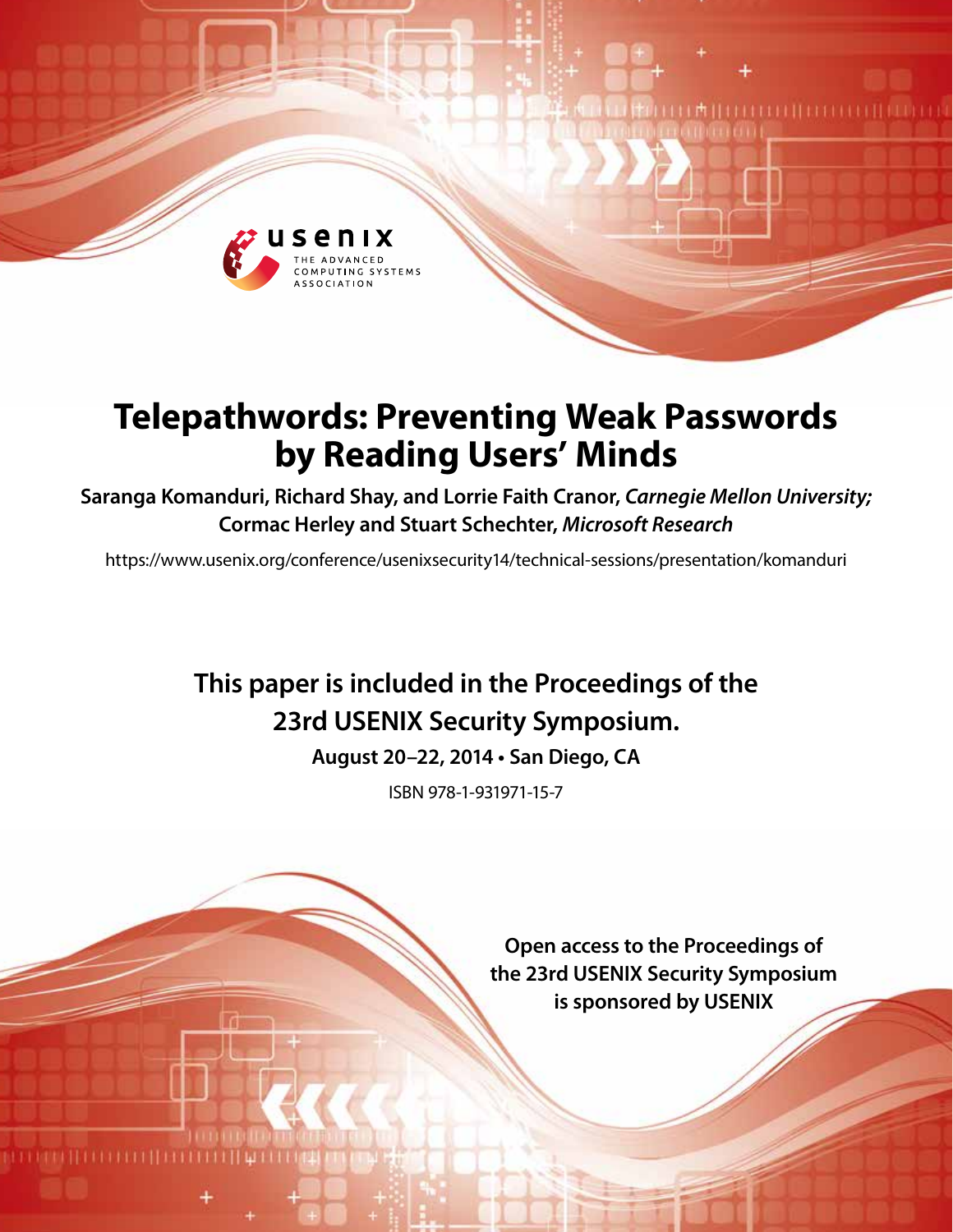## Telepathwords: preventing weak passwords by reading users' minds

Saranga Komanduri, Richard Shay, Lorrie Faith Cranor *Carnegie Mellon University*

Cormac Herley, Stuart Schechter *Microsoft Research*

## Abstract

To discourage the creation of predictable passwords, vulnerable to guessing attacks, we present *Telepathwords*. As a user creates a password, Telepathwords makes realtime predictions for the next character that user will type. While the concept is simple, making accurate predictions requires efficient algorithms to model users' behavior and to employ already-typed characters to predict subsequent ones. We first made the Telepathwords technology available to the public in late 2013 and have since served hundreds of thousands of user sessions.

We ran a human-subjects experiment to compare password policies that use Telepathwords to those that rely on composition rules, comparing participants' passwords using two different password-evaluation algorithms. We found that participants create far fewer weak passwords using the Telepathwords-based policies than policies based only on character composition. Participants using Telepathwords were also more likely to report that the password feedback was helpful.

## 1 Introduction

Users are often advised or required to choose passwords that comply with certain policies. Passwords must be at least eight characters long. They must contain characters from at least three out of four character categories (uppercase characters, lowercase characters, digits, and symbols). The password should not be based on a dictionary word.

While rules for composing passwords often feel arbitrary and capricious, they respond to a problem of genuine concern: left to their own devices, a significant fraction of users will choose common passwords that attackers may guess quickly. Composition rules were created decades ago under the assumption that minimum-length and character-set requirements would result in passwords that were harder for attackers to guess. It is only in the past few years that researchers have begun to test this hypothesis (and found the evidence to support it far weaker than assumed).

Indeed, password-composition rules feel arbitrary and capricious because, quite simply, they often are. Users can hardly be blamed if they question the credibility of rules that reward those who choose the common password P@ssw0rd over those who enter a long randomly generated string restricted to lowercase letters (e.g., to facilitate typing on a touch-screen keyboard) or of password meters that offer irreconcilably different quality estimates for the same string [4]. If we are to prevent users from selecting weak passwords, we must first improve the technology used to identify weak choices, but also overcome any skepticism caused the failure to clearly explain the need for the restrictions being imposed.

Our proposal, *Telepathwords*, is different from previous weak-password prevention schemes in that, as users enter their proposed password, it shows its best predictions for the next character they will type in real time (see Figure 1). Telepathwords makes these predictions using knowledge of common behaviors users exhibit when choosing passwords, common strings they frequently use to construct passwords, and a general model of the user's language. Telepathwords presents users who enter weak passwords with immediate and compelling evidence that their intended password may be easier to guess than they had previously assumed: a display of the characters they are about to type.

We describe the design, implementation, humansubjects testing, public deployment, and user response to the Telepathwords system. The results of our security testing are particularly compelling. In a 2,560 person Mechanical Turk study, passwords created using Telepathwords significantly outperformed (using both entropy and guessing number metrics) those created under length and character composition policies, while remaining as memorable as passwords chosen with the least stringent requirement (an eight-character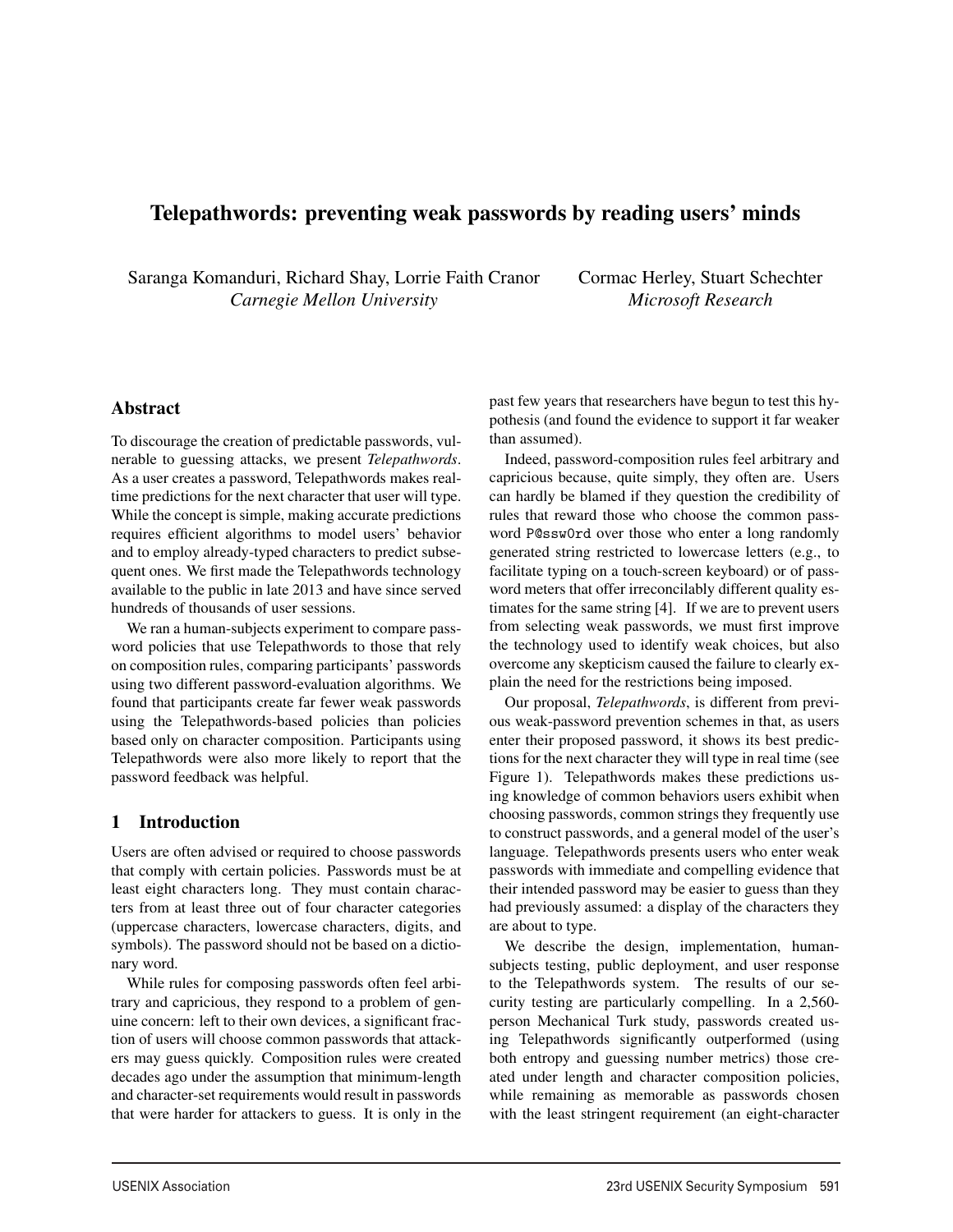

Figure 1: The Telepathwords system, shown here as deployed in a publicly available password-weakness checker, attempts to guess the next character of a users' password *before* he or she types it.

minimum-length requirement). They matched or slightly beat passwords created under a policy that checked against a large cracking-dictionary, while at the same time having more users state that they found the visual feedback useful. The improvements in guessing resistance were most pronounced for the most vulnerable part of the distribution. That is, the weakest passwords created using Telepathwords require orders of magnitude more guesses than the weakest passwords created under policies based on composition and length. This suggests that Telepathwords can offer meaningful improvement in defending against online guessing attacks; an improvement that we hope can rebuild users' confidence that the constraints being imposed on them are indeed necessary.

## 2 Design and Implementation

We begin our discussion of the Telepathwords system by describing the intended user experience, then discuss the overall architecture and prediction algorithms required to implement that experience. We also describe the feedback mechanisms we included to observe usage of the system, as well as the limitations inherent to our implementation.

## 2.1 User Experience

Telepathwords enhances the text field into which users type new passwords with two additional elements: a *prediction display* and a *feedback bar*. Figure 1 illustrates both, with the prediction display just to the right of the typed password (P@\$\$) and the feedback bar immediately above it.

## 2.1.1 Prediction display

The prediction display shows the three characters (or fewer) that Telepathwords predicts the user is most likely to type next. As users are most likely to be familiar with prediction from autocomplete, where the predictions represent a *desirable* mechanism to save labor, we needed to emphasize that the characters telepathwords predict are *undesirable*, as these choices are least likely to make the password harder for attackers to guess. We thus display predicted characters in block uppercase within the prohibition symbol, or 'universal no symbol': a red circle with a slash through it. We anticipated the symbol would be familiar to users because it is standardized (ISO 3864-1, though we did not strive to achieve full compliance in our use), widely used in road signs, and pervasive in popular culture such as t-shirts and movies.

To the right of the character we present a short explanation of why that character was predicted. If we predicted the character because we detected the user typing a repeating sequence of characters, we display 'repeating' followed by the character sequence being repeated. If it is the next character of a common string, we present the words 'as in' followed by that string, with the next character boldfaced and underlined. For example, in Figure 1, the input of "P@\$\$" yields predictions: "W as in password," "I as in passion," and "P as in passport."

## 2.1.2 Feedback bar

2

In the feedback bar above the password-entry field, we show either a checkmark or crossout symbol aligned directly above each of the characters already typed. A checkmark means the character was not predicted by Telepathwords, whereas a crossout indicates it was one of the characters guessed. We also display a crossout if the user types a common substitute for one of the predicted characters, such as an @ to avoid using an a. To the right of these symbols we provide guidance as to how many more hard-to-guess characters are recommended, or would be required if Telepathwords were deployed with a particular minimum hard-to-guess character requirement. For example, Figure 1 shows one check and three crossouts above the user input "P@\$\$" since each of the last three characters was predicted based on the characters that came before it.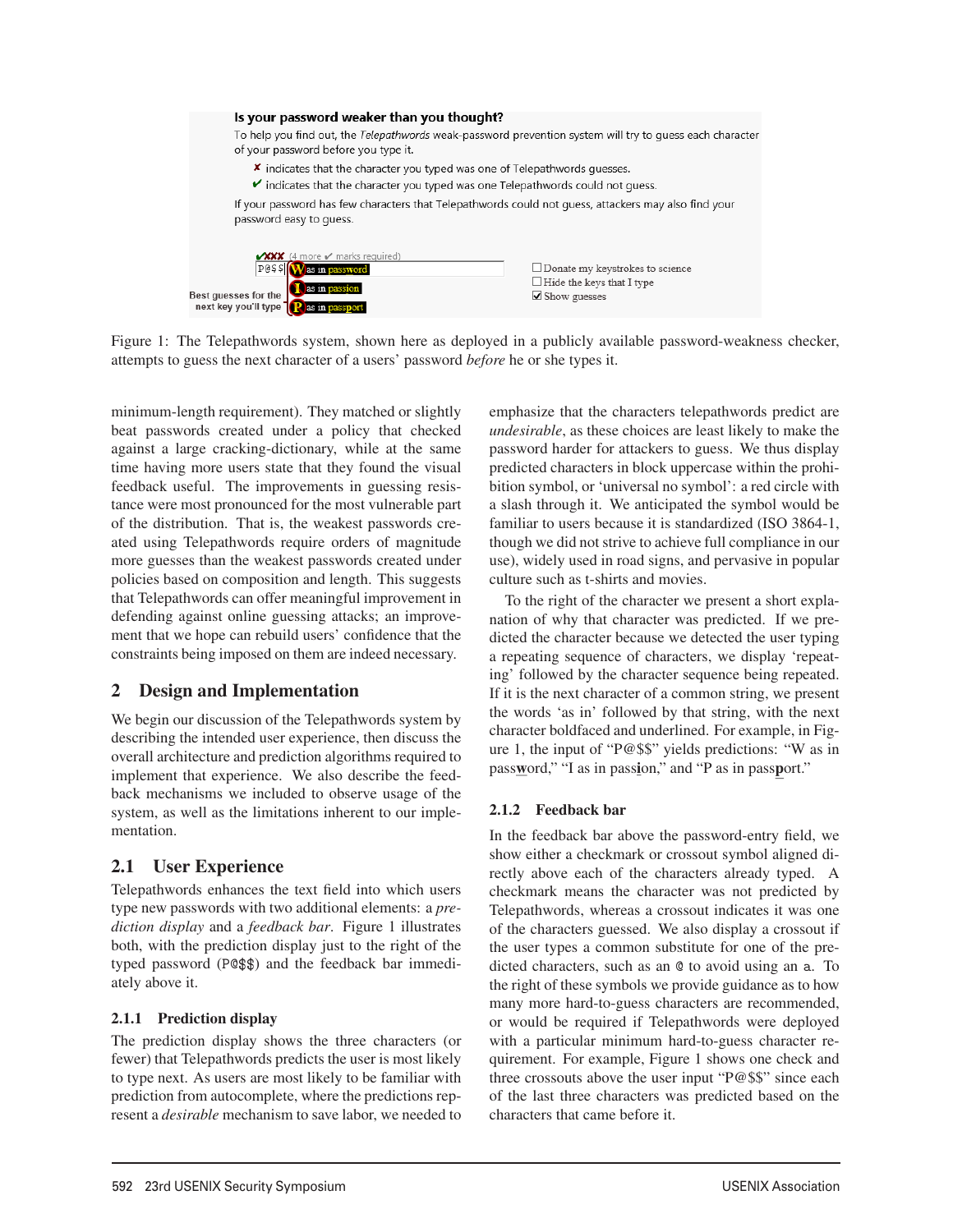#### 2.1.3 Special cases

In many applications, password-creation fields are configured to hide the keys typed, replacing them with a generic symbol (usually a solid circle or an asterisk). When the password field is configured to hide the characters that have been typed, we also replace those characters with a solid circle in our prediction string. The predicted characters are still shown.

When users type a common substitute for a predicted character, such as a *\$* when an *s* is predicted, we display the following message customized for the replacement:

Replacing a predictable letter with a key that looks similar?

Attackers also know to substitute  $$$  for s, so it does little to improve your password.

We faced a particularly delicate conundrum in how to handle predictions that completed profanities. An examination of the Rockyou leaked dataset reveals that profanities are not uncommon choices. Unlike applications of prediction in search queries, we could not simply remove these predictions, as this would lead users to believe falsely that profane passwords were less weak than they actually are. On the other hand, we could not display profanities to users who might have no intent of typing them, and who might be minors. We decided that providing good security advice mandated that we predict the next character, but we replace the rest of the profane string with a string of solid circles in the explanation of the prediction. We also display a pop-up message if users complete a profanity, alerting them to the fact that profanities are common in passwords and thus quite predictable. In crafting this message, we decided to embrace the inevitability that some users might find humor in our attempts to hide profanity.

Do you email your mother with that keyboard?

Many people include profanity in their passwords. Attackers know this. If you also use profanity, you'll just make your password easier for attackers to guess.

## 2.2 Architecture

Telepathwords employs a client-server architecture, using JavaScript to present a front-end user interface using predictions asynchronously queried from a prediction server. The constraints of client-side prediction would not have allowed our prediction engine to use a 1.5GB language corpus (see Section 2.3.1), which we hope to grow in order to increase prediction quality and recognize additional languages.



which move hove **k** of which may have been predicted based on a number of reasons (e.g., a dictionary match or a keyboard pattern). Figure 2: When the client queries the server with a password prefix, the Telepathwords prediction engine generates a result set containing a series of predictions, each

**TrieNode** common password meters, eschew server-side predictions. One justification is security. However, the current Other weak-password-prevention systems, such as architecture of the web necessitates that whatever password the user eventually chooses will inevitably be sent to the website's servers in a plaintext-decryptable format. To prevent the size of a prediction from revealing the prefix sent to the server, we use a custom format to compress and then pad responses to a common length. We route all client-server communications over HTTPS.

A second reason to eschew server-side predictions is performance. However, network latencies are relatively small in comparison to users' expectations of response time, and can be made smaller by moving servers closer to users and pre-fetching likely queries, as demonstrated by the speed of auto-complete in web search. For example, though our deployment used servers in a single geographic location to serve users worldwide, the median latency between key-up and the rendering of a prediction at the client was a fifth of a second (see Section 3).

One additional security risk we decided to take was to maintain a cache of previously queried prefixes on the server, whereas we would otherwise be able to delete all evidence of a past request after serving a prediction. This greatly increases the likelihood that when the *n*th character of a password arrives, the server will already have done the work to process the first *n*−1 characters.

## 2.3 Prediction algorithms

3

When performing a prediction, we create a result set data structure and populate it with a set of predictions, as illustrated in Figure 2. Each prediction object represents a possible next character of the password and a score that indicates its estimated likelihood. There may be more than one reason to predict a character, and so each prediction object contains a set of reason objects. We populate the result set by spawning a set of *predictors*, algorithms which identify reasons for predicting a character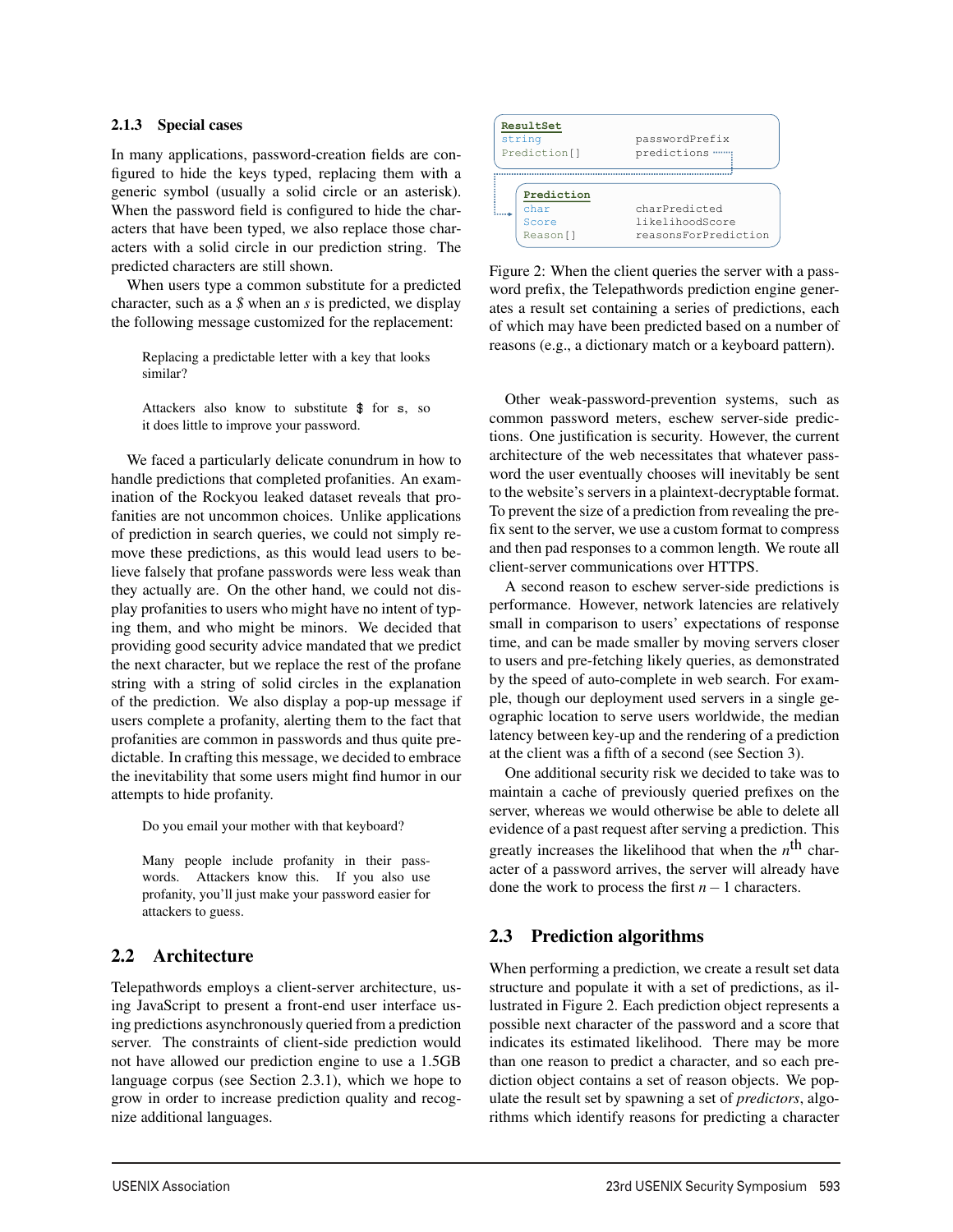

(b) A section of the trie (c) Descent to node *par*.

Figure 3: The trie data structure maps strings to likelihood scores. Nodes (circles) with higher scores appear to the left of lower-scoring siblings. Subfigure (c) illustrates a walk to the node storing the likelihood score for string *par*.

will be typed next, add that reason to the prediction object for that character, and increase the predictions score as necessary.

When all the predictors have run, we rank the predictions and reasons. Before sending predictions to the client, we discard predictions and reasons that are not ranked high enough to be displayed to the user. We cache the result set so that we can use it again for future queries for this string, or extensions of this string.

Telepathwords currently contains predictors for common character sequences, keyboard movements, repeated strings, and interleaved strings.

#### 2.3.1 Common character sequences

This predictor detects known prefixes of common character sequences from language models and databases of common passwords, and predicts the remaining suffix. The expected likelihood of the prediction increases with the length and frequency with which the prefix was observed when the model was built.

To search quickly through a large prefix of known strings and their frequencies, we use the space-efficient completion trie of Hsu and Ottaviano [10], as illustrated in Figure 3. The trie used by Telepathwords contains a 1.5GB English-language model derived from browser search queries and a set of passwords that occurred five times or more in the RockYou dataset. We removed all capitalization and spaces from the language model before building the trie.

Completion tries are already used for auto-completion and word-breaking applications, and these applications require algorithms that adapt to common misspellings and typos. For example, existing systems will walk a

4



Figure 4: Telepathwords uses a sliding window to walk the trie for each suffix of the queried string. If the query string is a single character (e.g., *a*), the sliding window will contain only one node (left). A two-character string (*ab*) will a sliding window that walks the trie to two different nodes (center). The query string *abc* yields a window that covers the suffixes *c*, *bc*, and the full suffix *abc* (right). Adding one character to the query causes the pointer to each node to descend to the child node for that added character, and creates a new node in the window by stepping from the root node to the added character. Telepathwords may add a penalty to the window when the path down the trie is different from the actual string queried, such as if a window is created to represent a transposition.

completion trie reversing the two characters at the suffix, applying a penalty to account for the fact that transpositions occur with much lower frequency than correctly sequenced characters. If the transposed prefix occurs with sufficient frequency to overcome the penalty, the system may continue to track that transposition and make predictions based on it.

Since Telepathwords uses tries to look for common strings that may begin anywhere in the query (e.g., passw in the query notapassword), we maintain a window of completion-trie nodes for each possible starting position, as illustrated in Figure 4. We track the trie node for each possible suffix of the query. In addition, we maintain two special windows: one that walks the trie only when letters are typed and one that does so only when digits are typed. These special windows help to detect words broken up by non-alphabetic characters (e.g., pa1234ssword) or numbers broken up by nondigits (e.g., 12x34y678z9).

In contrast to other applications of tries, users choose passwords with the deliberate goal of creating a string that is hard to predict, leaving many more anomalies to detect and work around than if divergences from known strings occurred only by accident. We thus maintained a large list of windows for each queried password prefix so as to preserve nodes that might not immediately appear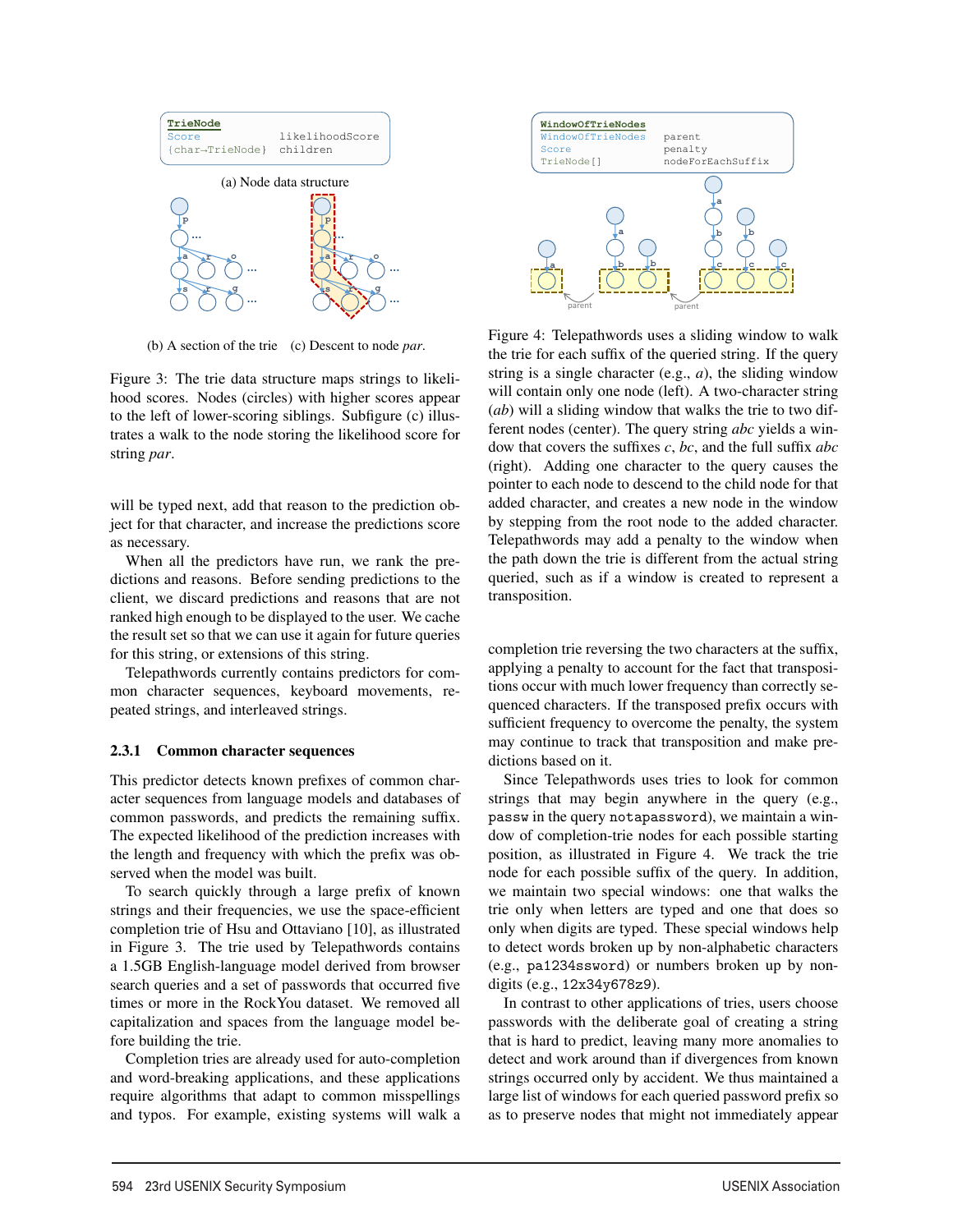

Figure 5: The common character sequence predictor walks the ancestry chain to see if a completion that was broken by an unpredicted character might still provide the best guess for what happens next. For pa\*\*w, the third ancestor (pa) predicted the w in the fifth position, and since there are no other likely predictions, predictions using this ancestor reach the top.

valuable but might prove predictive as more characters arrive.

We also built a table mapping common character substitutions, such as 3 for e, \$ for s, and 0 for o, that are often provided in password-creation guidance (in our view, misguidedly). If we detect a character that is often substitute for another, we create a window using the character we believe was substituted for and assign that window an appropriate penalty.

To detect when users type distractor characters in place of predicted characters, then carry on with the predicted string, we walk up the ancestry path of the current prefix to look for predictions that may have been abandoned due to such behavior. For example, if the user has typed the prefix pa\*\*w, the algorithm will walk up from pa\*\*w to the ancestor prefix pa, determine that the prediction of password for this prefix would have correctly predicted the w in the fifth position, and may thus revive that prediction to predict a o in the next position. See Figure 5. Similarly, we use the standard error-correction technique of detecting when a user has skipped a key and typed the second character predicted in place of the next character predicted.

The analysis of each password prefix of length *n* begins with the analysis of its immediate prefix of length  $n-1$ . Thus, the cost of analysis grows at least linearly with the length of the password. We maintain a mainmemory cache of recently analyzed query strings so that results can be re-used when the suffixes of a previouslyqueried string are queried.

Even under heavy load, the cache is small in comparison to the 1.5GB language corpus. In our deployment, the language corpus is stored in main memory. During development, we found performance to be sufficiently fast using a solid state drive (SSD) to store the corpus and only mapping pages into main memory on demand. In our deployment, we prefetched the full corpus into DRAM as our servers did not have SSDs.



Figure 6: The password 3edc4, composed of vertical columns on a QWERTY keyboard (3edc, 4rfv, etc.), triggers the keyboard-movement predictor yielding r as the top guess for the next character. The second prediction guesses that the 4 is used in place of for in forever, and the third prediction guesses that ecuador is interleaved into every other character of the password.



Figure 7: The start of a repeating string triggers the repetition predictor.

#### 2.3.2 Keyboard movements

We developed this predictor to detect passwords composed of a sequence of characters typed by moving one's finger over a sequence of adjacent keys.

We built a keyboard model that maps characters to *x* and *y* coordinates that represent the column and row of the key used to type each character on a keyboard. We represent an *n*-character password prefix as a sequence of *n* key positions, then generate a series of *n*−1 movements from the first to the last character. We then work backward from the end of the prefix to count the number of consecutive moves that are to adjacent keys and, of those, the number of consecutive moves in the same direction. We count movements that wrap from one end of the keyboard (e.g., from top to bottom) as adjacent.

We have currently mapped only QWERTY keyboards, but the implementation is generalized to support any mapping of characters to coordinates.

## 2.3.3 Repeated strings

5

This predictor looks for instances of repeated strings in password prefixes. For each possible suffix of length *n*, it looks for repeated sequences of the suffix. The longer the repeated sequence, the stronger the prediction. If the repetitions are adjacent to each other (xyabcabcabc), then the predictor guesses the next character in the repeated sequence (or the first if the end has been reached). If the suffix and its copy are not adjacent, then the early copy and the intervening string are assumed to be in the process of repeating. For example, in abcdefabc the suffix abc is repeated twice and the predictor guesses that def will come next.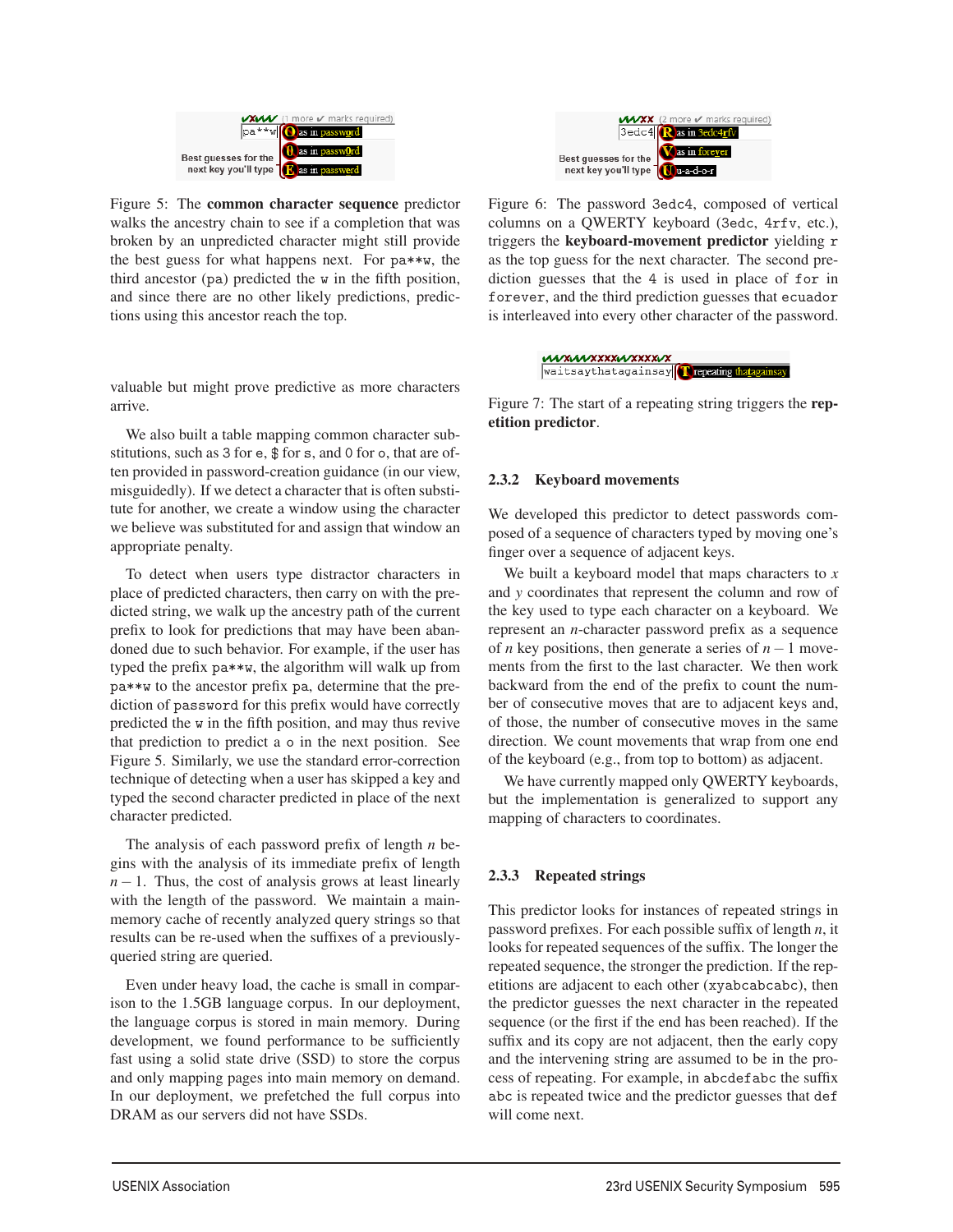#### 2.3.4 Interleaved strings

This predictor looks for passwords composed of two predictable strings interleaved with each other, such as p\*a\*s\*s\*w\*o\*r\*d or ppaasswwoorrdd. It splits passwords to separate the odd- and even-indexed characters and runs the other predictors (with interleaving-detection turned off) on the substrings. If, for example, the next character is at an even-index, it uses the even-index substring to make the prediction, and also examines the predictability of the odd-index substring in evaluating the likelihood that the query actually represents two interleaved strings.

## 2.4 Telemetry

Our public deployment of Telepathwords maintains a limited log of user behaviors, including page loading, resizing, key-up events, and prediction rendering events. Unless users explicitly opt-in to 'donate' their keystrokes to science, we record the timing of keyup events, the number of keys added or deleted, and the position of the change, but not the actual keys typed. We also record whether characters currently in the password field were among those predicted, recording data similar to that which is displayed in the feedback bar.

While we store logs online, the server is unable to read their contents. At the start of a user session the clientside JavaScript requests a one-time session-encryption key from the server. The server generates the key, encrypts it with a public key, and then writes the encrypted session key to the first entry of the log for the session. It then sends the key to the client and maintains no further record of it. The private key is not stored on any publicly facing server. The client XORs the log data stream with a bit stream generated by using AES in counter mode with the Stanford Javascript Crypto Library (SJCL) [27]. We opted for this approach, inspired by Kelsey and Schneier [23], because of its simplicity and as concerns over confidentiality far outweighed that of integrity. As logs are never read online, and no action is taken with them but to store them, we do not know of a scenario in which an adversary could learn the contents of the logs by modifying them.

## 2.5 System Limitations

The current deployment of Telepathwords has some limitations that are inherent to research prototypes. The language corpus is US-centric and somewhat dated, and so unlikely to pick up on words or phrases uncommon in the United States or that have entered the common lexicon since 2012. An ideal set of corpora would be international and receive constant updates from the latest search queries, news, and other topical sources.

Telepathwords cannot currently detect reversed character sequences (gfedcba in place of abcdefg) unless that reversal is itself already common enough to be in the language corpus (as it is for drowssap, for example). One way to implement reversal detection would be to reverse the more common strings in our language corpus, assess a penalty for the reversal, and insert them into our completion trie.

The privacy promises made by the current deployment of Telepathwords prohibit analysis of passwords for any purpose other than the issuing of predictions, and so the language corpus, scoring rules, and known set of common password-creation behaviors do not grow over time. Thus, if users flock to common behaviors in response to Telepathwords (as they do in response to passwordcomposition rules) we may not be able to detect these behaviors in the current deployment.

## 3 Deployment

Our first deployment of the Telepathwords technology is a password-testing website, similar in purpose to existing websites that offer to test the 'strength' of passwords [9, 16, 20], which is hosted at https://telepathwords.research.microsoft.com. We took great pains to avoid positioning the service as measuring any form of 'strength' or 'security', as no system can be certain that any user-chosen password is truly strong or secure. There is no guarantee that a password that *appears* strong would not be predictable by an attacker with better knowledge of how certain users construct passwords.

As with any publicly facing Internet service, we deployed Telepathwords with some trepidation not knowing what usage levels to expect and not knowing what factors we may have failed to anticipate when performing load-testing experiments. In our pre-deployment throughput tests, Telepathwords processed 454,486 passwords in a database of breached Yahoo! Voices passwords in under 7 hours using 3 cores of a 3Ghz Xeon E5 1607 (roughly five passwords per core-second.)

We opened up our system to the public on December 5, 2013 and saw our highest usage rates shortly afterward, as the technical press published articles about the release.

## 3.1 Data collected

6

We downloaded our encrypted logs to a researcher's workstation for decryption and analysis. We graph the arrival rate of users to our service in Figure 8, which illustrates the burst of traffic during initial release dissipating over time. We are also able to observe the delay experienced by users between the time they typed a key and received a prediction for what the following key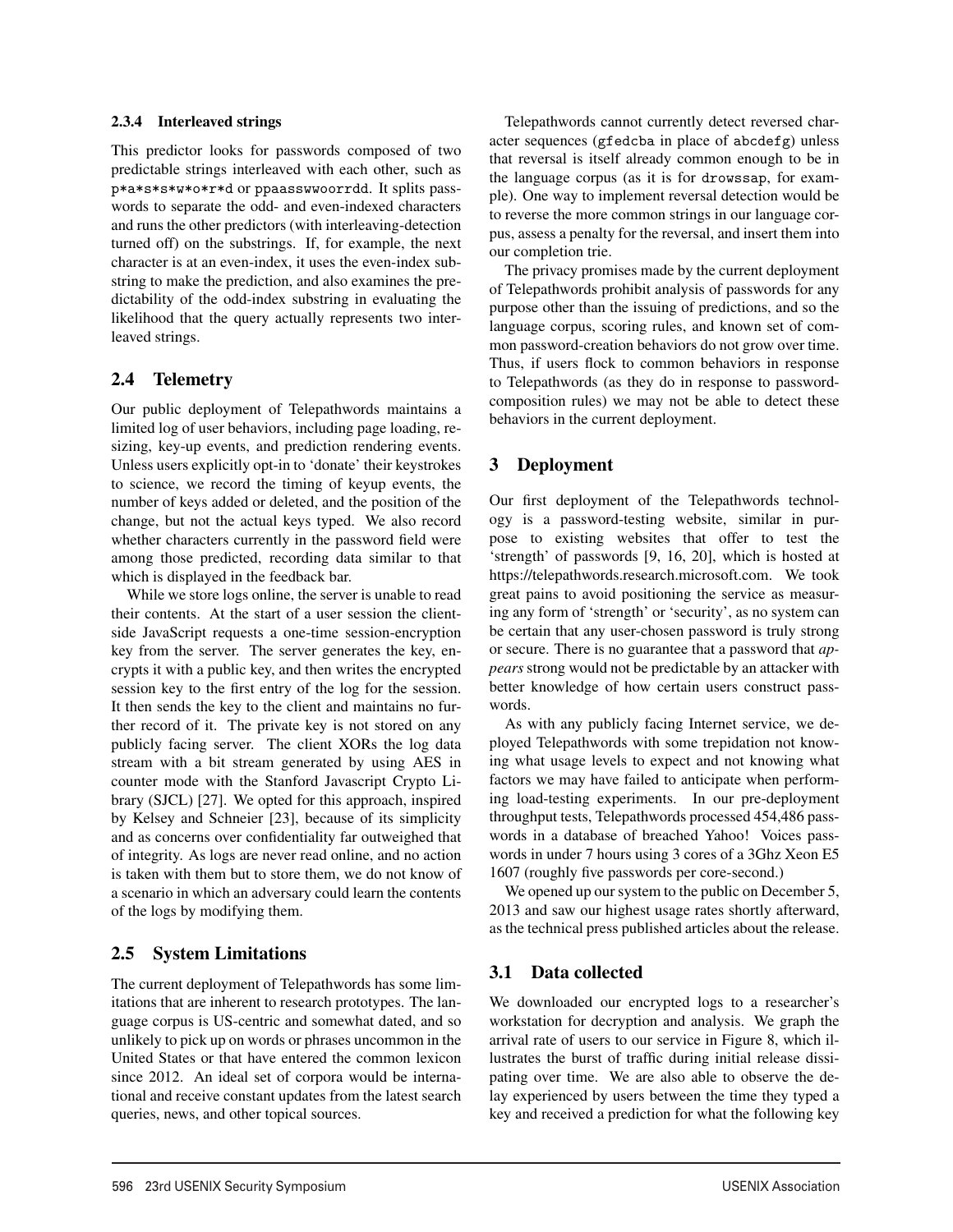

Figure 8: Sessions served per day by the Telepathwords service shortly after release. (A Session is counted when the Telepathwords page loads and the server receives a request for a session ID and encryption key used for logging.)



Figure 9: The distribution of the delay between the "keyup" and "render" events for all keystrokes during the recording period. The median occurs at 208ms.

would be, graphed in Figure 9. The median delay was 200ms. A peak in the graph around 20ms is likely due to fast rendering of predictions cached within the browser.

We are also able to use the logs to track how much activity users perform during each user session. In Figure 10, we examine the distribution of number of keys pressed per user session, seeing that some users appeared to use the site to test multiple passwords.

## 4 Experimental Methodology

In addition to the deployment, we conducted a comparative evaluation of Telepathwords and a number of existing password-composition policies via a two-part online study using Amazon's Mechanical Turk crowdsourcing service. To facilitate comparisons with prior work, much of our methdology mirrors that of a recent line of research from Carnegie Mellon University, including that of Kelley [12], Komanduri [13], Mazurek [15], Shay [24, 25], Ur [28], and others.



Figure 10: The number of keystrokes received per user session provides insight into user engagement with the site. The median is 15 and the mean is 21 keys pressed per session.

Our experiment was approved by Carnegie Mellon University's institutional review board prior to the start of our study.

## 4.1 Recruiting and Data Collection

We recruited participants from Amazon's Mechanical Turk by listing a Human Intelligence Task (HIT) in which we offered 55 cents to "Take a 5-minute survey with 70-cent bonus opportunity!" We required participants be 18 years of age and located in the United States.

We asked participants to imagine that their email account had been compromised and that they needed to create a new password to replace it. We used a round-robin algorithm to assign participants one of six passwordcomposition policies. As users typed their proposed password, we provided real-time feedback indicating the conditions that needed to be met for participants to satisfy their assigned policy. Whereas prior CMU studies checked compliance with password policies after participants had submitted them, in this study we enabled the submit button only after a participant had satisfied the policy (and correctly retyped the password).

After participants submitted the password, we presented a survey with up to 24 questions to ask about their experience creating the password, more general questions about their password habits, and their demographics. Following the survey we asked participants to recall their passwords, giving them five attempts to do so. We displayed their password to them if they could not recall it within those five attempts. This concluded *part one* of our study.

Two days later, we invited participants to return for *part two* of our study, sending them an email via an interface provided by Mechancial Turk. We offered 70 cents to return for this HIT, in which we asked participants to recall their passwords. Again, we allowed par-

7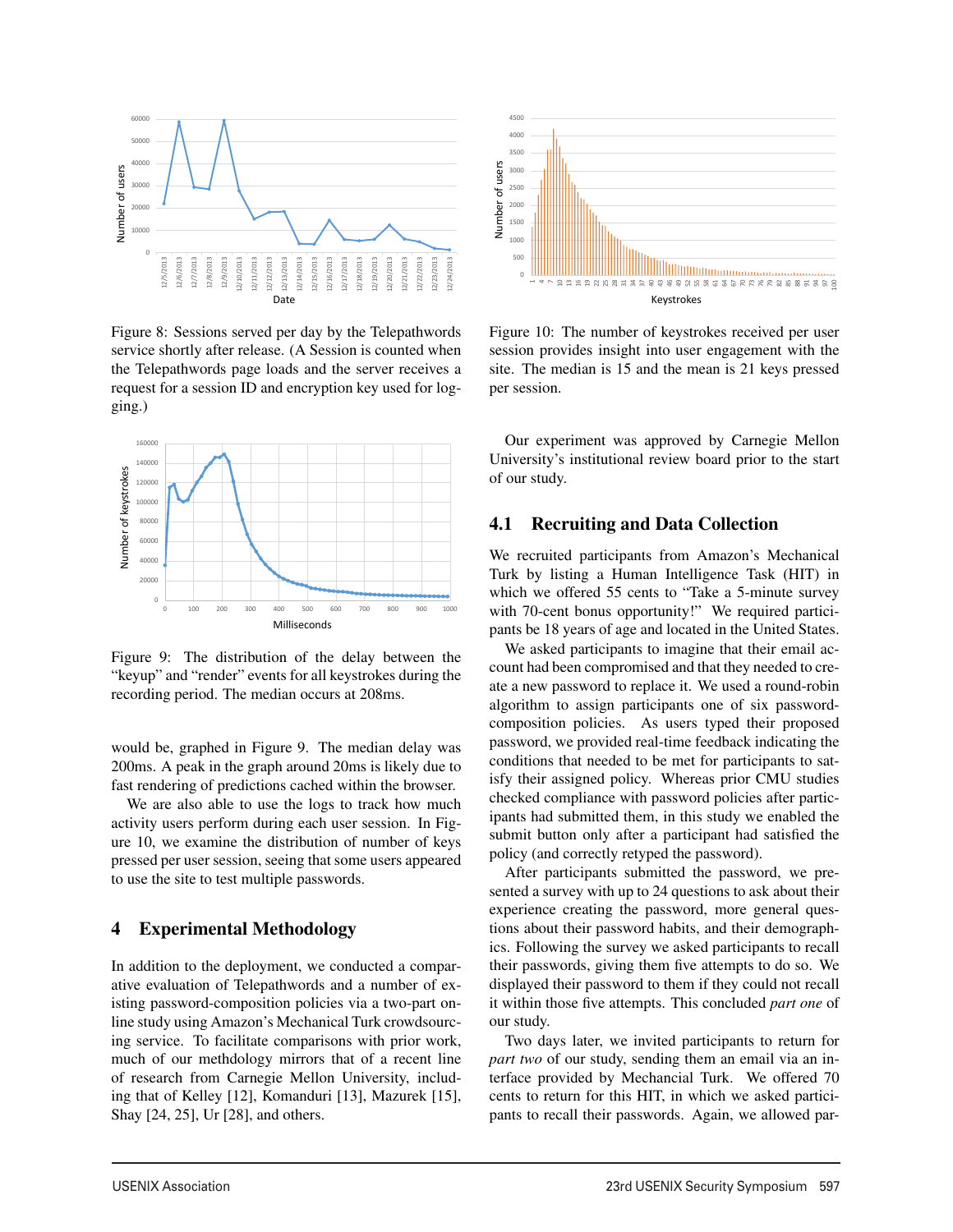ticipants five attempts to provide the correct password. We displayed participants' passwords if they were unable to succeed within five attempts, though we did not tell them this a priori. We wanted participants to complete the study whether or not they recalled their password, so we provided them with a last-resort mechanism for recovering their passwords: a link, which would send an email, which contained a link, which led to a webpage, which displayed the correct password. We took this intentionally circuitous approach, rather than simply showing participants their passwords on request, to discourage them from using the recovery mechanism without first trying to recall their passwords. Outside the extra effort for password recovery, we did not further penalize participants for failing to recall their passwords; if we had, and future participants learned about it, they might have been more likely to store their passwords.

Finally, we asked participants to take an 18-question survey asking about their password-recall process and whether they had stored their passwords.

Except as noted, we focus our analysis on those participants who finished the first part of our study. Our analysis of dropout rates examines all participants who begin the study, and our analysis of part two examines only those participants who finished part two. We exclude participants from part two if they did not complete it within three days of the invitation.

## 4.2 Treatments

The only features of our study that varied between participants were the assigned password-composition policy, whether the password field hid the characters typed into it, and a few survey questions about policies specific to certain treatments. Of the six password policies we assigned to participants, two use a Telepathwords-based policy and four use policies based on composition-rules and (in one case) dictionary checks.

- telepath, telepath-v These two conditions employed a Telepathwords-based policy that required users to provide a password with at least six characters that were not predicted by the system. The system does not predict the first character, and so the first character of each password always counted toward the requirement. The two conditions differed only in that passwords would be shown by default as they were being typed in telepath-v and were hidden by default in telepath.
- basic8 This condition required passwords of at least eight characters in length.
- 3class8 This condition also required passwords of at least eight characters in length, adding the requirement that the password include three of four char-

8

Please create a new password for your email account.

| Choose a password:      | Your password must not contain the forbidden word: password.<br> | Show Password<br>m. |
|-------------------------|------------------------------------------------------------------|---------------------|
| Re-enter your password: |                                                                  |                     |
| Continue                |                                                                  |                     |

Figure 11: The 3class8-d treatment on the experimental website.

#### Please create a new password for your email account

|                         | To help you avoid a weak password, we will try to quess each character of your password before you type it.<br>X indicates that the character below it was one we quessed, and does little to improve your password.<br>$\checkmark$ indicates that the character below it was hard to quess, and is more likely to improve your password. |                     |
|-------------------------|--------------------------------------------------------------------------------------------------------------------------------------------------------------------------------------------------------------------------------------------------------------------------------------------------------------------------------------------|---------------------|
|                         | $(3 \text{ more } \checkmark \text{ marks required})$<br>wxv                                                                                                                                                                                                                                                                               |                     |
| Choose a password:      | as in <b>essential</b>                                                                                                                                                                                                                                                                                                                     | Show Password<br>C. |
| Best guesses for the    | $H$ <sub>h-o-o-l</sub><br>next key you'll type <b>(a)</b> o-ree-s                                                                                                                                                                                                                                                                          |                     |
| Re-enter your password: |                                                                                                                                                                                                                                                                                                                                            |                     |
| Continue                |                                                                                                                                                                                                                                                                                                                                            |                     |

Figure 12: The telepath treatment on the experimental website.

acter classes: uppercase letters, lowercase letters, digits, and symbols. This policy mirrors the default password policy for Microsoft Windows Active Directory.

- 3class12 This condition required passwords of at least 12 characters in length from three of four character classes.
- 3class8-d This condition required passwords to include at least eight characters, from three of four character classes, and required that the string of all letters within the password not match any of the roughly 3M words in the free Openwall cracking dictionary [5].

We displayed the requirements that had not yet been met directly above the password-entry field, as shown in Figure 11. If the password had not yet met the length requirement, we displayed that requirement. If a password met the length requirement, we displayed remaining composition requirements, if any. If the password met the length and composition requirements but failed a dictionary check (for 3class8-d), we displayed the match and indicated that the password must not contain the matched word.

We displayed a checkbox that allowed participants to show or hide the characters being typed. With the exception of telepath-v, the password was hidden by default.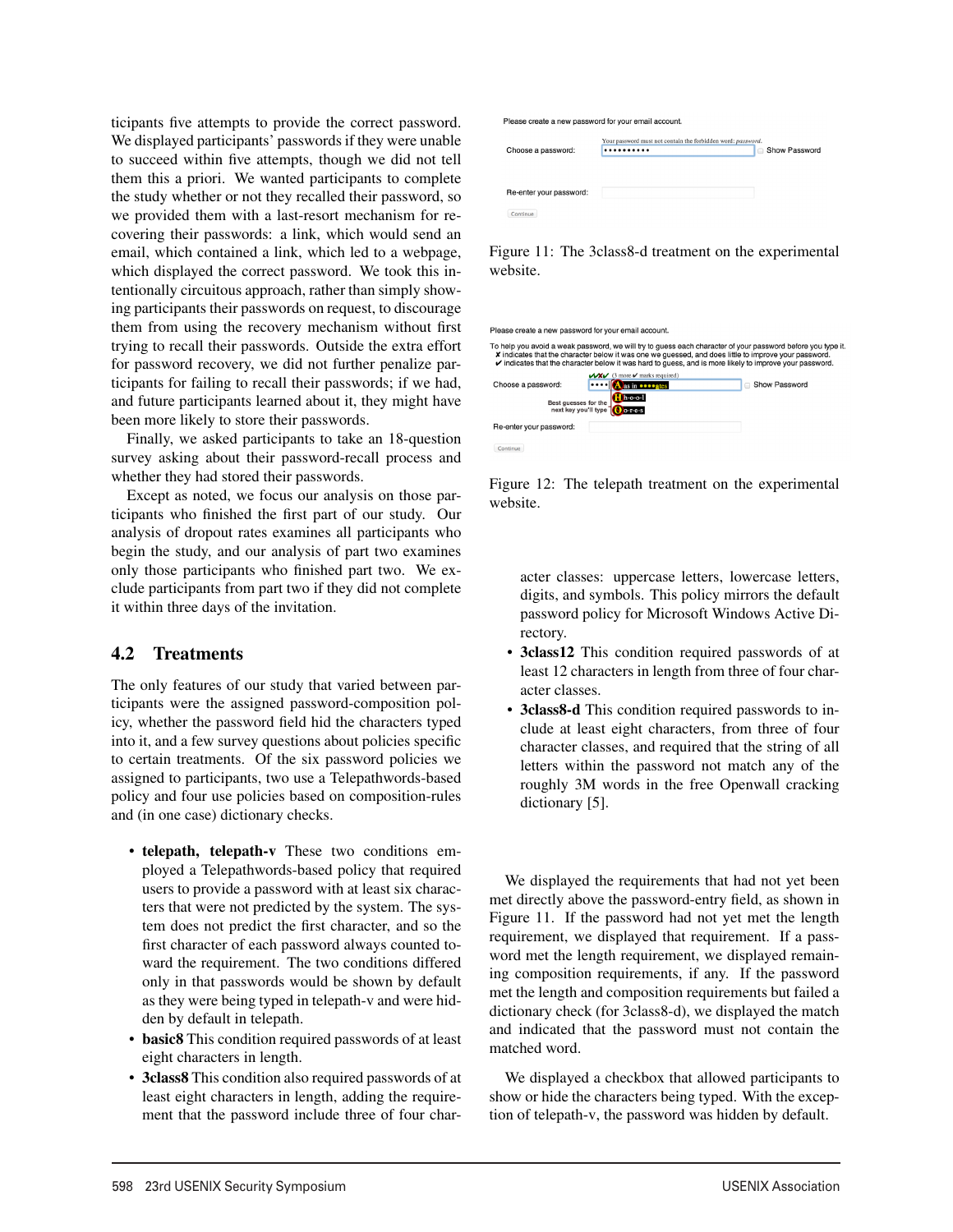|                                                                                                                                    | basic <sub>8</sub><br>3class8<br>3 <sub>class12</sub>                                                                  |  |     | 3class8-d |     | telepath |     | telepath-v |     |  |     |  |
|------------------------------------------------------------------------------------------------------------------------------------|------------------------------------------------------------------------------------------------------------------------|--|-----|-----------|-----|----------|-----|------------|-----|--|-----|--|
| <b>Participation</b>                                                                                                               |                                                                                                                        |  |     |           |     |          |     |            |     |  |     |  |
| arrived at part one                                                                                                                | 476                                                                                                                    |  | 475 |           | 472 |          | 469 |            | 476 |  | 476 |  |
| finished part one                                                                                                                  | (431/476 (91%) 440/475 (93%) 425/472 (90%) 402/469 (86%) 420/476 (88%) 442/476 (93%)                                   |  |     |           |     |          |     |            |     |  |     |  |
| returned & finished part two in <3 days   270/431 (63%)  296/440 (67%)  277/425 (65%)  260/402 (65%)  267/420 (64%)  257/442 (58%) |                                                                                                                        |  |     |           |     |          |     |            |     |  |     |  |
|                                                                                                                                    |                                                                                                                        |  |     |           |     |          |     |            |     |  |     |  |
| <b>Password Selection &amp; Handling among part-two participants</b>                                                               |                                                                                                                        |  |     |           |     |          |     |            |     |  |     |  |
| did not store                                                                                                                      | $172/270$ $(64\%)$ $ 197/296$ $(67\%)$ $ 168/277$ $(61\%)$ $ 155/260$ $(60\%)$ $ 168/267$ $(63\%)$ $ 141/257$ $(55\%)$ |  |     |           |     |          |     |            |     |  |     |  |
| did not re-use                                                                                                                     | $(221/270 (82\%)$ $(228/296 (77\%)$ $(226/277 (82\%)$ $(214/260 (82\%)$ $229/267 (86\%)$ $203/257 (79\%)$              |  |     |           |     |          |     |            |     |  |     |  |
| did not store or re-use   135/270 (50%)   149/296 (50%)   140/277 (51%)   118/260 (45%)   138/267 (52%)   112/257 (44%)            |                                                                                                                        |  |     |           |     |          |     |            |     |  |     |  |
|                                                                                                                                    |                                                                                                                        |  |     |           |     |          |     |            |     |  |     |  |
| <b>Password Recall</b> in 5 tries without reminder                                                                                 |                                                                                                                        |  |     |           |     |          |     |            |     |  |     |  |
| during part one (423/431 (98%) 434/440 (99%) 414/425 (97%) 391/402 (97%) 407/420 (97%) 429/442 (97%)                               |                                                                                                                        |  |     |           |     |          |     |            |     |  |     |  |
| $-11$ $-11$ $-10000$ $-110000$ $(600)$ $-101200$ $(720)$ $-10000$ $-1001$ $-10200$ $-1001$ $-1001$ $-10000$ $-1000$ $-1000$        |                                                                                                                        |  |     |           |     |          |     |            |     |  |     |  |

| all part-two participants    176/270 $(65%)$   213/296 $(72%)$   186/277 $(67%)$   193/260 $(74%)$   183/267 $(69%)$   178/257 $(69%)$ |  |  |  |  |  |  |
|----------------------------------------------------------------------------------------------------------------------------------------|--|--|--|--|--|--|
| part two did not store    105/172 (61%)   131/197 (66%)   104/168 (62%)   103/155 (66%)   103/168 (61%)   86/141 (61%)                 |  |  |  |  |  |  |
| part two did not re-use    144/221 (65%)   163/228 (71%)   151/226 (67%)   155/214 (72%)   159/229 (69%)   143/203 (70%)               |  |  |  |  |  |  |
| part two did not store or re-use   83/135 (61%)   97/149 (65%)   86/140 (61%)   73/118 (62%)   84/138 (61%)   69/112 (62%)             |  |  |  |  |  |  |
|                                                                                                                                        |  |  |  |  |  |  |

Table 1: We tally the set of participants who began part one of our study, finished it, and who returned for part two. We measure recall rates for part one (shortly after password selection) and part two. We break down part-two recall rates to factor out participants who reported re-using passwords they already knew or storing their passwords.

9

## 5 Experimental Results and Analysis

The application of multiple statistical tests increases the chance of producing a Type I error, finding a significant difference where none exists. To compensate for this, we use a standard two-step process. First, we only perform pairwise tests if an omnibus test is significant. We use the Kruskal-Wallis omnibus test (KW) for quantitative data and the  $\chi^2$  test for categorical data. Second, we correct all pairwise tests using the Holm-Bonferroni method (HC). We use the Mann-Whitney U for quantitative pairwise comparisons and Fisher's Exact Test and the  $\chi^2$  test for categorical pairwise comparisons.

We performed our experiment in February 2014. We recruited 2,844 workers to accept our HIT for part one of our study. Of these, 2,560 finished, received payment, and received invitations to return two days later. A total of 1,627 participants (64%) returned for the second HIT within three days of when we sent their invitation. Participants' demographics reflected a typical population of workers on Mechanical Turk, with a median reported age of 27, nearly 60% reporting as male, and 44% reporting having at least a bachelor's degree.

We show the progress of participants through our study in Table 1. We removed from our analysis five participants who created more than one password by using the back button or reloading the password-creation page.

The condition with the highest dropout rate was 3class8-d, while the lowest dropout rate was telepath-v. Table 2 shows the dropout rates for each condition. It also gives the test's *p*-value for the null hypothesis (that the difference between dropout rates was unaffected by condition) for each pair of conditions. For example, at  $p = 0.01$  (resp.  $p = 0.007$ ) the difference in dropout rates between 3class8-d and 3class8 (resp. telepath-v) is sig-

|                                     |                  |     | Fisher's Exact Test p       |                      |                    |                    |           |  |  |  |  |
|-------------------------------------|------------------|-----|-----------------------------|----------------------|--------------------|--------------------|-----------|--|--|--|--|
|                                     |                  |     | (Holm-Bonferroni corrected) |                      |                    |                    |           |  |  |  |  |
| Treatment                           | Part one dropout |     | telepath                    | 3 <sub>class12</sub> | basic <sub>8</sub> | 3 <sub>class</sub> | telepath- |  |  |  |  |
| 3class8-d                           | 67/469           | 14% | 1.000                       | .458                 | .318               | .010               | .007      |  |  |  |  |
| telepath                            | 56/476           | 12% |                             | 1.000                | 1.000              | .318               | .255      |  |  |  |  |
| 3class <sub>12</sub>                | 47/472           | 10% |                             |                      |                    | 1.000 1.000 1.000  |           |  |  |  |  |
| basic <sub>8</sub>                  | 45/476           | 9%  |                             |                      |                    | 1.000              | 1.000     |  |  |  |  |
| 3class8                             | 35/475           | 7%  |                             |                      |                    |                    | 1.000     |  |  |  |  |
| telepath-v                          | 34/476           | 7%  |                             |                      |                    |                    |           |  |  |  |  |
| Omnibus $\chi_5^2$ =19.373, p=0.002 |                  |     |                             |                      |                    |                    |           |  |  |  |  |

Table 2: The fraction of participants who dropped out during part one, with corrected pairwise comparisons of all treatment groups.

nificant. For all of the other condition pairs the hypothesis that condition had no effect on dropout rate is not ruled out. Note that the table has a triangular structure since we list the result of each pairwise test only once, and this same format is used for our other categorical tests (i.e. Tables 3, 4, 5, 6 and 7).

The median time spent to create a password was 32 seconds for participants in basic8, 43 for 3class8, 53 for both 3class12 and 3class8-d, 85 for telepath-v, and 96 for telepath. We anticipated participants using Telepathwords might spend more time, as these treatments included three lines of instructions not present in other treatments (see Figure 12) and their novelty may have led to more exploration.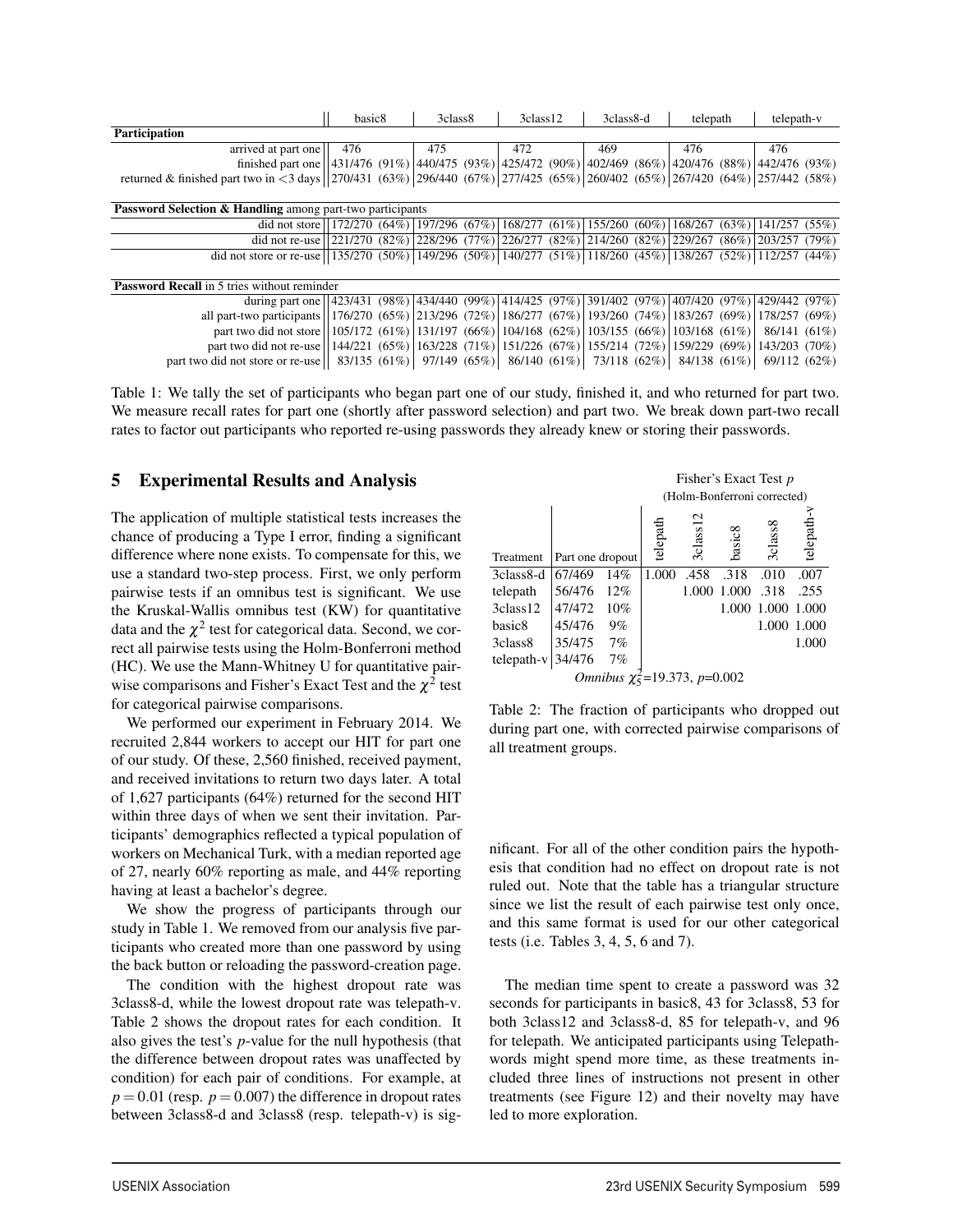

Figure 13: "Creating my password was difficult" and "Creating my password was annoying."

## 5.1 Recall

We provide recall rates for part one of the study for reference only, as just minutes had passed since participants had chosen their passwords. In the second section of Table 1, we see that 61.5% of participants indicated that they had not stored their password and that we had not detected them pasting or auto-filling a password into the recall field. Differences between treatment groups were not statistically significant ( $\chi^2$ =9.231, *p*=0.1).

We looked at the number of part two recall attempts by the subset of participants who did not store their passwords, did not use the reminder feature, and did not re-use a previous password. Of these 502 participants, 79.3% entered the password on the first attempt, and 14.5% entered it on the second attempt. While the omnibus test shows a significant difference between conditions for taking more than one attempt ( $\chi^2$ =13.943, *p* =0.016), the pairwise tests showed no significant differences. Among the 398 of these participants who entered their password correctly on the first attempt, the median password-entry time was 14.8 seconds; this did not vary significantly by condition (KW  $\chi^2$ =4.705, *p* =0.453). Looking at the 1159 participants who did not use the reminder, 80.9% entered the password correctly on the first try. This differed by condition ( $\chi^2$ =12.604, *p* =0.027), but no pairwise test was significant.

## 5.2 Participant Sentiment

In addition to recording participant behavior, we asked participants about their experience. We asked all participants whether they felt that creating their password was difficult or annoying, with results in Figure 13. We show the pairwise comparisons across conditions for difficulty in Table 3 and annoyance in Table 4.

The three policies that tested participants' passwords against lists of common passwords (the Telepathwords conditions and 3class8-d) had a greater proportion of participants who were annoyed than those using the purely composition-based policies. The differences with the simplest policies were significant, as shown in Table 4.

|                          |                    |     | Fisher's Exact Test p       |                       |                                          |               |                 |  |  |  |  |
|--------------------------|--------------------|-----|-----------------------------|-----------------------|------------------------------------------|---------------|-----------------|--|--|--|--|
|                          |                    |     | (Holm-Bonferroni corrected) |                       |                                          |               |                 |  |  |  |  |
| Treatment                | Creation difficult |     | telepath-v                  | 3class <sub>8-d</sub> | 3 <sub>class</sub> 12                    | $3c$ lass $8$ | basic8          |  |  |  |  |
| telepath                 | 163/420 39%        |     |                             |                       | $.374$ $.078$ $< .001$ $< .001$ $< .001$ |               |                 |  |  |  |  |
| telepath-v   158/442 36% |                    |     |                             |                       | .374 < 0.001 < 0.001 < 0.001             |               |                 |  |  |  |  |
| 3class8-d                | 123/402 31%        |     |                             |                       | .006                                     |               | < 0.001 < 0.001 |  |  |  |  |
| 3class <sub>12</sub>     | 87/425 20%         |     |                             |                       |                                          | .374          | .005            |  |  |  |  |
| 3class8                  | 73/440             | 17% |                             |                       |                                          |               | .209            |  |  |  |  |
| basic <sub>8</sub>       | 51/431             | 12% |                             |                       |                                          |               |                 |  |  |  |  |
|                          |                    |     |                             |                       | Omnibus $\chi_5^2$ =135.199, p<.001      |               |                 |  |  |  |  |

Table 3: The fraction of participants in each treatment who agreed that it was difficult to create a password during the experiment.

|                      |                   |                                    | Fisher's Exact Test p       |            |          |         |         |  |  |  |  |
|----------------------|-------------------|------------------------------------|-----------------------------|------------|----------|---------|---------|--|--|--|--|
|                      |                   |                                    | (Holm-Bonferroni corrected) |            |          |         |         |  |  |  |  |
|                      |                   |                                    | 3class8                     | telepath   | 3class12 | 3class8 | basic8  |  |  |  |  |
| Treatment            | Creation annoying |                                    |                             |            |          |         |         |  |  |  |  |
| telepath             | 175/420           | 42%                                | 1.000                       | 1.000      | .034     | .002    | $-.001$ |  |  |  |  |
| 3class8-d            | 165/402           | 41%                                |                             | 1.000 .052 |          | .004    | $-.001$ |  |  |  |  |
| telepath-v           | 175/442           | 40%                                |                             |            | .117     | .013    | $-.001$ |  |  |  |  |
| 3class <sub>12</sub> | 136/425           | 32%                                |                             |            |          | 1.000   | .005    |  |  |  |  |
| 3class8              | 129/440           | 29%                                |                             |            |          |         | .052    |  |  |  |  |
| basic8               | 92/431            | 21%                                |                             |            |          |         |         |  |  |  |  |
|                      |                   | Omnibus $\chi_5^2$ =61.805, p<.001 |                             |            |          |         |         |  |  |  |  |

Table 4: The fraction of participants in each treatment who agreed that it was annoying to create the password during the experiment.



Figure 14: "When compared to the password I use for my primary email account, the password I created for this study was:".

We also asked participants whether they believed their study-created password to be more, less, or just as secure as their primary email password. The results are in Figure 14. Belief that the study passwords were more secure

 $\overline{1}$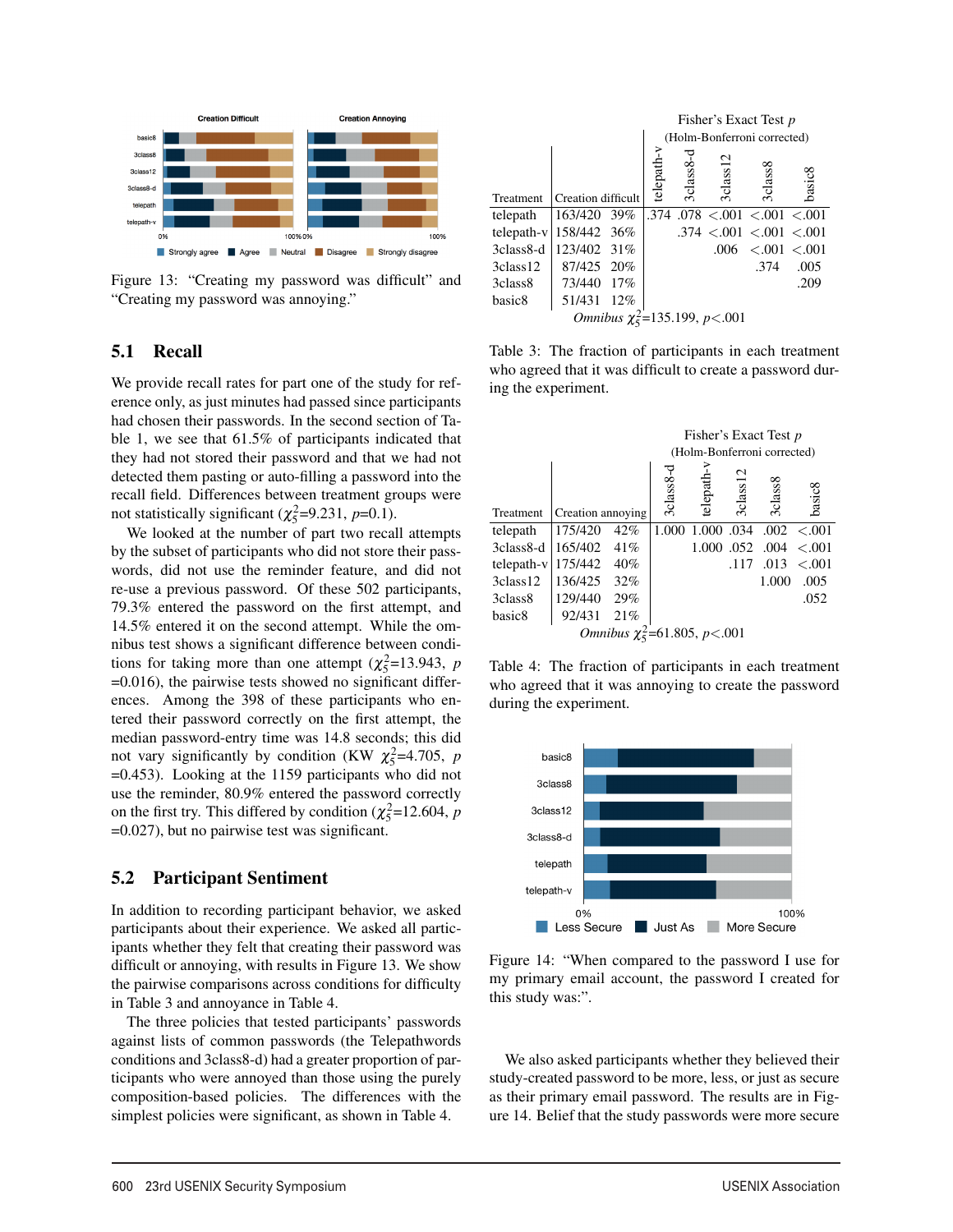|                      | Fisher's Exact Test p |                             |                                 |          |           |                     |         |  |  |  |  |  |
|----------------------|-----------------------|-----------------------------|---------------------------------|----------|-----------|---------------------|---------|--|--|--|--|--|
|                      |                       | (Holm-Bonferroni corrected) |                                 |          |           |                     |         |  |  |  |  |  |
| Treatment            | More Secure           |                             | telepath                        | telepath | 3class8-d | 3 <sub>class8</sub> | basic8  |  |  |  |  |  |
| 3class <sub>12</sub> | 180/425 42%           |                             | 1.000                           | .329     | .134      | < 0.001 < 0.001     |         |  |  |  |  |  |
| telepath             | 172/420 41%           |                             |                                 | .552     | .309      | < .001 < .001       |         |  |  |  |  |  |
| $telepath-v$         | 161/442 36%           |                             |                                 |          | 1.000     | .013                | < 0.001 |  |  |  |  |  |
| 3class8-d            | 139/402 35%           |                             |                                 |          |           | .075                | < .001  |  |  |  |  |  |
| 3class <sub>8</sub>  | 116/440 26%           |                             |                                 |          |           |                     | .027    |  |  |  |  |  |
| basic <sub>8</sub>   | 78/431 18%            |                             |                                 |          |           |                     |         |  |  |  |  |  |
|                      |                       |                             | Omnibus $\chi^2$ =83.62, p<.001 |          |           |                     |         |  |  |  |  |  |

Table 5: The fraction of participants who selected "More secure" in response to "When compared to the password I use for my primary email account, the password I created for this study was:".



Figure 15: "The visual feedback I received gave me insight into the quality of my password" and "The visual feedback that was displayed helped me to create a stronger password that I would have otherwise."

ranged from 18.1% for basic8 to 42.4% for 3class12, and significant differences are in Table 5.

We displayed visual feedback in *all* conditions to help participants comply with their assigned policy. We asked participants if they believed the feedback gave them insight into their passwords and if it helped them to create better passwords. We show their responses in Figure 15 paired with significance tests in Tables 6 and 7.

The Telepathwords treatments, along with 3class12, had the greatest proportion of participants who believed the feedback helped them create a stronger password. A significantly larger portion of participants in the two Telepathwords conditions agreed that the feedback provided more insight than the other treatments—including the dictionary-based feedback in 3class8-d. This is tempered of course by the higher number who found password creation difficult or annoying with the tool. We see this as a hopeful sign that Telepathwords can help improve the credibility of technology designed to prevent users from choosing weak passwords.

|                     |                                     | Fisher's Exact Test p       |                       |         |                         |           |  |  |  |  |  |
|---------------------|-------------------------------------|-----------------------------|-----------------------|---------|-------------------------|-----------|--|--|--|--|--|
|                     |                                     | (Holm-Bonferroni corrected) |                       |         |                         |           |  |  |  |  |  |
| <b>Treatment</b>    | Gave Insight                        | telepath                    | 3 <sub>class</sub> 12 | 3class8 | 3 <sub>class8</sub>     | basic8    |  |  |  |  |  |
| telepath            | 315/420 75%                         | 1.000                       |                       |         | < 0.001 < 0.001 < 0.001 |           |  |  |  |  |  |
|                     | telepath-v 331/442 75%              |                             | < 0.01                |         | < 0.001 < 0.001 < 0.001 |           |  |  |  |  |  |
| 3class12            | 253/425 60%                         |                             |                       | .873    | .678                    | $-.001$   |  |  |  |  |  |
| 3class8-d           | 224/402 56%                         |                             |                       |         | 1.000                   | $-.001$   |  |  |  |  |  |
| 3class <sub>8</sub> | 241/440 55%                         |                             |                       |         |                         | ${<}.001$ |  |  |  |  |  |
| basic <sub>8</sub>  | 146/431 34%                         |                             |                       |         |                         |           |  |  |  |  |  |
|                     | Omnibus $\chi_5^2$ =208.104, p<.001 |                             |                       |         |                         |           |  |  |  |  |  |

Table 6: Agreement with "The visual feedback I received gave me insight into the quality of my password."

|                                    |                 |     | Fisher's Exact Test p       |                       |           |         |              |  |  |  |  |
|------------------------------------|-----------------|-----|-----------------------------|-----------------------|-----------|---------|--------------|--|--|--|--|
|                                    |                 |     | (Holm-Bonferroni corrected) |                       |           |         |              |  |  |  |  |
| Treatment                          | Feedback Helped |     | telepath-v                  | 3 <sub>class</sub> 12 | 3class8-d | 3class8 | basic8       |  |  |  |  |
| telepath                           | 231/420 55%     |     | 1.000                       | 1.000 .029            |           | .001    | $-.001$      |  |  |  |  |
| telepath-v                         | 241/442 55%     |     |                             | 1.000 .029            |           | .001    | $-.001$      |  |  |  |  |
| 3class12                           | 231/425 54%     |     |                             |                       | .033      | .001    | $-.001$      |  |  |  |  |
| 3class8-d                          | 180/402 45%     |     |                             |                       |           |         | 1.000 < 0.01 |  |  |  |  |
| 3class8                            | 183/440         | 42% |                             |                       |           |         | $-.001$      |  |  |  |  |
| basic <sub>8</sub>                 | 77/431          | 18% |                             |                       |           |         |              |  |  |  |  |
| Omnibus $\chi_5^2$ =178.62, p<.001 |                 |     |                             |                       |           |         |              |  |  |  |  |

Table 7: Agreement with "The visual feedback that was displayed helped me to create a stronger password that I would have otherwise."

## 5.3 Security Results

 $\overline{1}$ 

In Table 8 we present statistics summarizing the composition of passwords created under each policy, and security scores calculated by three metrics. We focus our analysis on the passwords identified to be weakest as an attacker is most likely to try these first. Dictionary attacks to obtain beachheads into organizations succeed when the first account is breached. Thus, improving the security of the weakest password in an organization by a small amount is far more likely to prevent an attacker from obtaining a beachhead than a large improvement to the average password would. This is particularly true for an online attack where a limited number of guesses per account can be tried.

We did not encounter any repeat passwords in our sample, so we cannot use frequency as a metric. Rather, the first metric we apply is an entropy calculation generated by the open-source zxcvbn password meter [30]. Its advantages are that it is publicly available, open-source, and already relied on by large-scale systems, including DropBox. Its primary disadvantage is that it was de-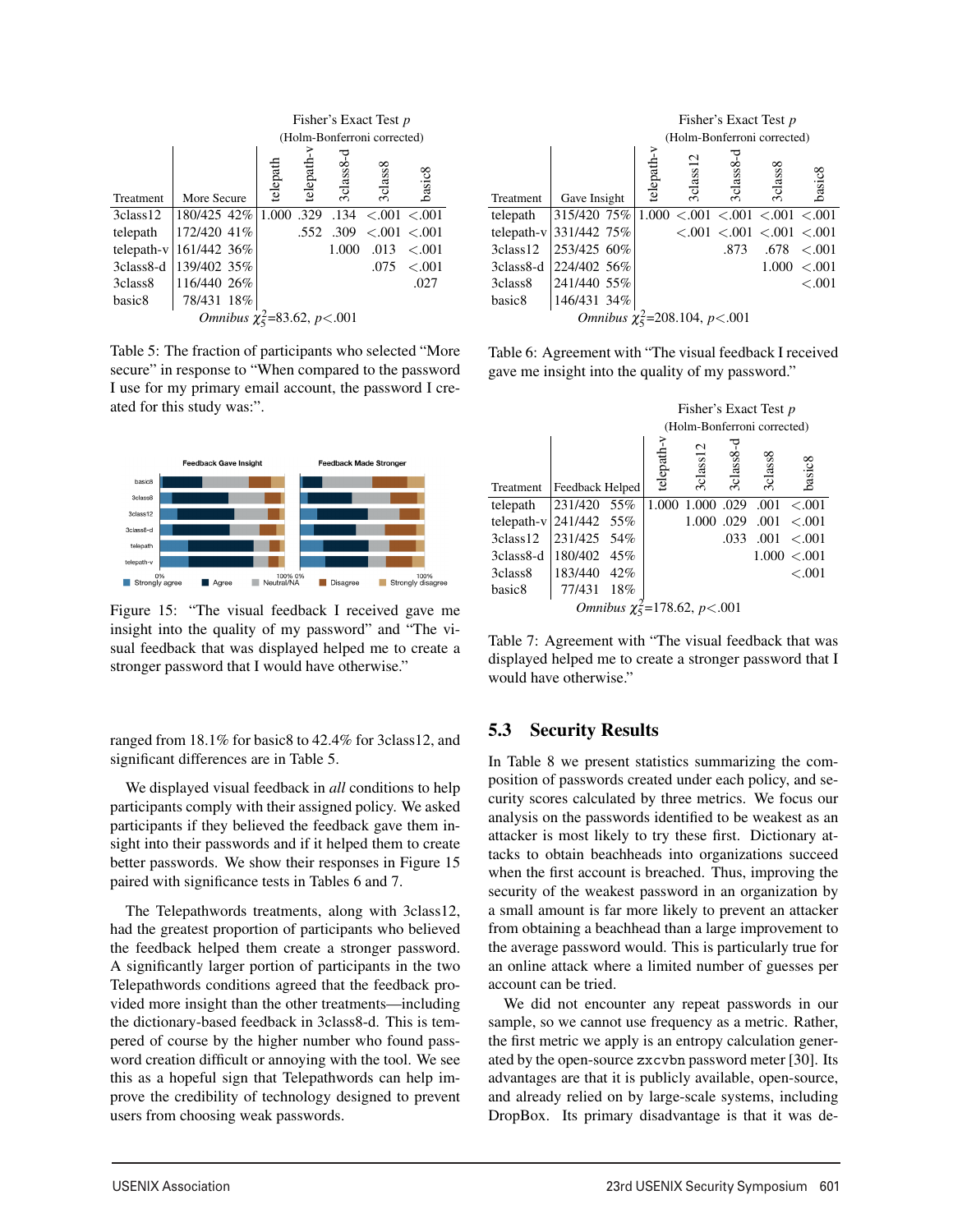signed to meet the constraints required for deployment as a client-side password meter; it needed to be small enough to download quickly and efficient enough to run in JavaScript. As such, it cannot perform the same level of computational analysis or apply the same body of knowledge as a tool designed for guessing.

The second metric we apply is a guess-number calculator developed by Saranga Komanduri, which first appeared in Kelley *et al.* [12, 25]. We call this metric Weir+ because it builds on the guessing approach of Weir et al. [29]. Its advantages are that it is designed with the explicit goal of measuring the number of guesses required to crack a password, can be trained to target specific password policies, and represents the state of the art in measuring strength against a guessing attack. The disadvantages of Weir+ include that it is available only by contacting the author, written in multiple programming languages, and has not been made easy to configure. Further, its results may vary based on the size and quality of the training data. In order to create a large training set of passwords that comply with the Telepathwords policies, we used the 133,109 passwords in the Yahoo! Voices breach data set that received a score of 6 hard-to-guess characters or more from Telepathwords, which represents 29% of the 453,488 passwords revealed by that breach.

Our final metric is the score provided by the current version of Telepathwords itself—the number of hard-toguess characters. We find this informative for comparing treatments *other* than those that employ Telepathwords. The scores for participants in telepath and telepath-v are provided exclusively for completeness, as participants who were able to generate a password that met the Telepathwords policy will score well by default (though we note that two participants received a 5 due to a change to predictions from the version deployed during the experiment and the version used to calculate scores).

Regardless of metric, the telepath and telepath-v passwords do substantially better than all other conditions, with the possible exception of 3class8-d. We present the scores for each metric in Table 8.

For the zxcvbn entropy measure, we show in Figure 16 that telepath and telepath-v passwords outperform those from all other conditions for the weakest password in each condition and the weakest 2.5%, 5%, and 10% of passwords. Thus, Telepathwords did the best job of preventing weak passwords. Only when we consider the median entropy do 3class12 and 3class8-d become competitive. The improvement with respect to 3class8 and basic8 is enormous.

Figure 17 illustrates the Weir+ measurements. Again the two Telepathwords conditions show enormous improvement over basic8 and 3class8. They show considerable improvement over 3class12 on minimum en-

 $\overline{\phantom{0}}$ 



Figure 16: We sort the passwords in each condition by zxcvbn-entropy scores, from lowest to highest, and present the fraction of passwords with scores at or below a given value. Only passwords with entropy scores of 20 or less are shown in order to highlight the weakest passwords in each condition.



Figure 17: We sort the passwords in each condition by their Weir+ guess number, from lowest to highest, and present the fraction of passwords that with guess counts at or below a given number of guesses.

tropy, and on entropy of the weakest 2.5%, 5%, and 10%. The 3class8-d condition is roughly comparable to the two Telepathwords conditions, except when we consider minimum entropy, where it does considerably worse.

To substantiate further the impact of using Telepathwords and dictionary-based approaches, we present in Table 9 the weakest 2.5% of passwords according to each metric. For example, the weakest 2.5% under 3class8 contain such obvious and easily-guessed choices as Password1 and P@5sword, which compare unfavorably with those in either of the Telepathwords conditions of 3class8-d.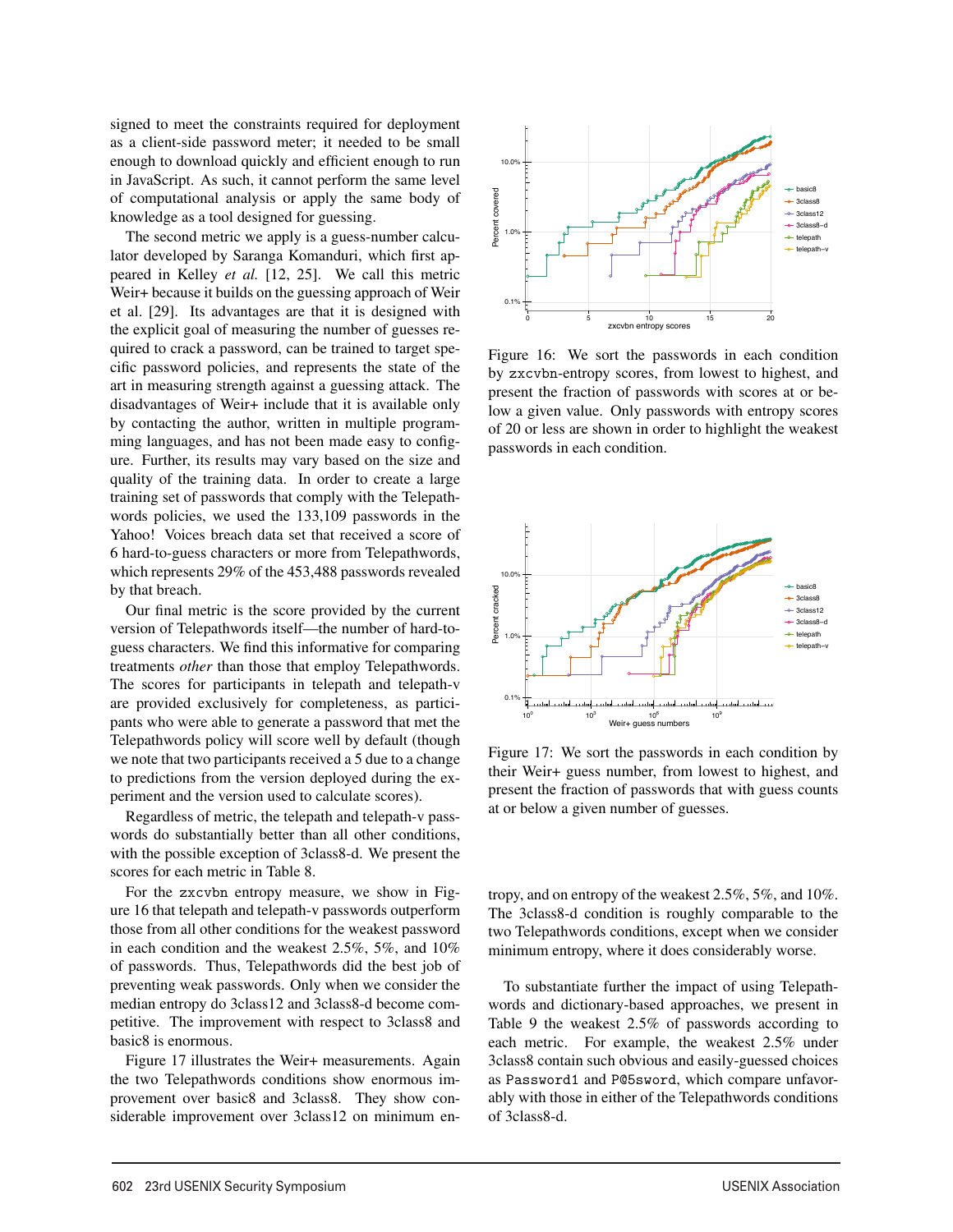|                     | Mean characters per class |              |       |       |               | zxcvbn Entropy                | <b>Telepathwords score</b> |            |    | Weir+ score |                     |
|---------------------|---------------------------|--------------|-------|-------|---------------|-------------------------------|----------------------------|------------|----|-------------|---------------------|
|                     | N                         | <b>Upper</b> | Lower | Digit | Symbol        | Min 2.5% 5% 10% Med           | Min 2.5% 5% 10% Med        |            |    |             | Min 2.5% 5% $10\%$  |
| 3class12            | 425                       | .7           | 8.0   | 3.2   | 0.9           | 6.8 14.8 17.0 20.4 33.4       |                            |            |    |             | 6.4 22.4 27.8 31.5  |
| 3class8-d           | 402                       | 1.5          | 6.6   | 2.6   | 0.8           | 11.0 15.6 17.8 22.1 32.7      |                            |            |    | 6           | 16.0 26.6 29.4 33.6 |
| 3class <sub>8</sub> | 438                       | .6           | 6.6   | 2.5   | $0.6^{\circ}$ | 3.0 11.7 14.1 16.1 29.1       |                            |            |    | 6           | 0.0 14.4 17.4 24.9  |
| basic <sub>8</sub>  | 429                       | 1.0          | 7.9   | 2.4   | 0.4           | 9.5 12.6 15.4 27.9<br>$0.0^-$ |                            |            |    | 6           | 1.0 13.0 17.7 22.4  |
| telepath            | 420                       | 1.0          | 7.0   | 2.5   | $0.6^{\circ}$ | 9.7 17.9 19.7 22.4 32.0       | 5.                         | $\sqrt{2}$ | -6 |             | 21.0 26.1 29.3 33.0 |
| telepath-v          | 441                       | 1.1          | 7.0   | 2.7   | 0.5           | 13.0 18.4 20.4 22.4 32.8      | 6<br>-6                    | 6          | -6 |             | 19.9 27.4 29.9 33.2 |

Table 8: Security metrics of passwords created by participants. We show minimum and median zxcvbn and Telepathwords scores, along with percentiles selected to indicate the vulnerability of each condition to early guessing. We report Weir+ scores as the log<sub>2</sub> of their guess numbers for comparison with entropy scores. We do not show median Weir+ scores as only basic8 reached 50% cracked in our analysis.

| zxcvbn        |                      |                             |              |                 |                      |
|---------------|----------------------|-----------------------------|--------------|-----------------|----------------------|
| basic8        | 3class8              | 3class12                    | $3class8-d$  | telepath        | telepath-v           |
| password      | Password1            | Thispassword1               | 1qaz2wsx!    | thisisapassword | guessmypassw0rd      |
| 12345678      | P@5sword             | Password@123                | 123456789jI  | 2014welcome     | Mary3476             |
| P@55w0rd      | EL1Z@B3TH            | Owerty12345@                | Zaq12wsx     | jim1965         | altoids123           |
| PASSWORD1234  | Password8            | Passwordneeds1              | @bs0lute     | Shrod3          | almay123             |
| passwordme    | Mypassword1          | !PaSsWoRd123                | A11iance     | $1024$ scott    | the1step!            |
| sunshine      | Samantha1            | StephenASmith1              | Beer4y0u     | mothertrucker   | $\text{snoopy1969!}$ |
| Youknow123    | Whatever1            | 1NewP@ssword                | Hawk3y3s     | burkeds         | kylemonkey1986       |
| brittany      | <b>Whoi1234</b>      | Chief\$123456               | G0dZ1L14     | pi\$\$a123      | Scr3wdr1v3r123       |
| drowssap      | My2password          | MonKeY12345!                | @SunSh1n3    | 12noraa         | sion12               |
| Washington1   | Shelby1234           | Asdfghjkl123                | Cut13p13     | c@reful951      | lmi2014              |
|               |                      |                             |              |                 | 1987camaros          |
| Weir+         |                      |                             |              |                 |                      |
| password      | Password1            | Asdfghjkl123                | Pokemon91    | 1024scott       | iamabeliever         |
| 12345678      | Password8            | Password@123                | Redtruck1    | jim1965         | feefifofum           |
| sunshine      | Rainbow3             | bulldog*1234                | Nackson1     | cesar5000       | motuwethfr           |
| brittany      | Robert <sub>07</sub> | Jp1234567890                | ZaqXsw12     | mi1213          | snorelax             |
| qwertyuiop    | Cougars1             | Johnny#12345                | H1r12345     | mothertrucker   | broseph              |
| drowssap      | Andrew24             | Strawberry246               | Monkeydude1  | thisisapassword | cats59               |
| trinity1      | Marcus12             | Guadalajara1                | Plascencia1  | imalittleteapot | peacaboo1            |
| sugarbaby     | Liverpool15          | 123Cheetos!!                | Caedus12     | awdxsz          | almay123             |
| deeznuts      | Bahamut1             | Abc123456789!               | Godalmighty1 | chieri          | altoids123           |
| monkey69      | Abby1234             | Qwerty12345@                | Yaniku13     | coffeecup123    | jacran1              |
|               |                      |                             |              |                 | sion12               |
| Telepathwords |                      |                             |              |                 |                      |
| frenchfry     | Password1            | $M$ ountainDew <sub>1</sub> | BearBear1    |                 |                      |
| qwertyuiop    | EL1Z@B3TH            | P001sidebars                | B4sk3r*v1ll3 |                 |                      |
| password      | P@5sword             | Elephants.19                | Redtruck1    |                 |                      |
| p09op09o      | Robert <sub>07</sub> | Password $@123$             | A11iance     |                 |                      |
| P@55w0rd      | Samantha1            | cRAYON123456                | Ilove!myself |                 |                      |
| PASSWORD1234  | Whatever1            | MonKeY12345!                | Zaq12wsx     |                 |                      |
| R0ckstar!     | Owaszx12             | Abc123456789!               | Cut13p13     |                 |                      |
|               | Monkeys21            | !PaSsWoRd123                | Monkeydude1  |                 |                      |
|               | Scoobydoo2           | Asdfghjkl123                | ZaqXsw12     |                 |                      |
|               |                      | Qwerty12345@                | Galvestontx1 |                 |                      |

Table 9: The weakest 2.5% of passwords as scored by each metric (weakest at top). For the Telepathwords metric, the weakest passwords in the telepathwords conditions are not shown because there are too many passwords at the minimum score threshold to present here.

13

## 5.4 Limitations

All artificial experiments have limitations and ours was no exception. We make note of two such limitations.

Our study used a role-playing scenario to encourage users to create passwords. Participants playing roles may choose weaker passwords than they would for an account they value. They might also choose stronger passwords than they would for an account they didn't value. Schechter *et al.* [22] have shown that participants in security studies behave differently when the laboratory en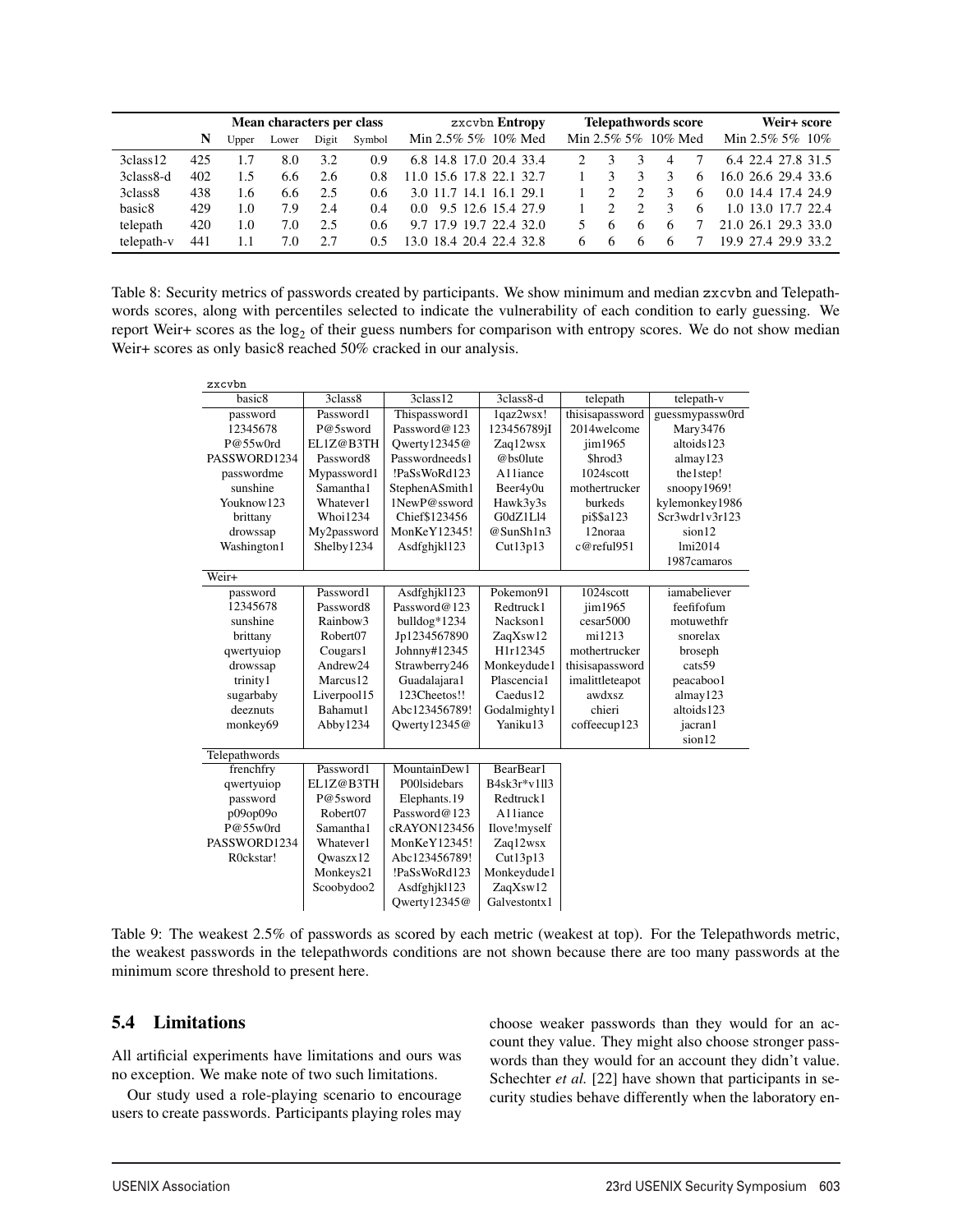vironment frees them from risk, and Fahl *et al.* [7] have shown a specific effect for choice of passwords. While limiting the interpretations of absolute scores, so long as these effects impact conditions equally, the methodology still facilitates cross-condition comparisons—the primary focus of the experiment. In fact, if our goal is to study the ability of technology to help unmotivated users choose better passwords, having participants who are less motivated than they would be in real-world conditions may be beneficial.

We measured recall over a short period of two to five days in a context where participants entered their password a few minutes after choosing it. In contexts in which users do not re-enter their passwords immediately after creating them, or in which they do not return for more than five days, they may be more likely to forget them. In contexts where users use their passwords more frequently after creating them, they may be less likely to forget them within two to five days. Had we selected different return periods we might have been more likely to see differences in recall rates.

## 6 Related Work

While some security practitioners simply hope that passwords, and their associated weaknesses, can be wished away, Bonneau *et al.* [3] have argued that passwords are not going away anytime soon. Password-composition rules date back at least to 1979, when Morris and Thompson reported on the predictability of the passwords used by users on their Unix systems; they proposed that passwords longer than four characters, or purely alphabetic passwords longer than five characters, will be "very safe indeed" [19]. Bonneau analyzed nearly 70 million passwords in 2012, 33 years later, to measure the impact of a six-character minimum requirement compared with no requirement [2]. He found that it made almost no difference in security. In a study of the distribution of password policies, Florêncio and Herley found that usability imperatives appeared to play at least as large a role as security among the 75 websites examined [8].

Early studies of proactive password-quality verification mechanisms includes the work of Spafford [26], who suggests an efficient method for storing a dictionary for checking. Bishop *et al.*, in 1995, suggested checking passwords for dictionary entries, user information, and other common patterns at password creation [1]. They also provided some statistics on these patterns in passwords. Weir *et al.* also examined password-composition rules by looking at samples of passwords [29]. These works did not look at passwords created under varying rules, however.

Microsoft Windows has enforced passwordcomposition rules at least as far back as 2000, with

 $\overline{a}$ 

the default requiring at least 8 characters from three of four character classes: uppercase, lowercase, digits, and others [17, 18]. One problem with the Windows implementation is that when Windows rejects a user's proposed password, it does not provide a list of the rules being enforced or identify specifically which rules the password is violating.

Many websites offer password meters that provide feedback on the strength of passwords as users type them. Based on a survey of the top 100 websites in 2012, most password meters use simple password-composition rules such as length and number of non-lowercase characters to determine when a password is good enough to reach the next level on the meter [28]. Egelman *et al.* [6] examined whether the presence of a password meter made any appreciable difference in password strength. They found that the meter made a difference when users were changing their password for an existing important account; but the meter had little effect when users were registering a new password for a low-importance account. Ur *et al.* also studied the effect of passwordstrength meters on password-creation. They found that when users became frustrated and lost confidence in the meter, more weak passwords appeared [28]. Very recently, de Carné de Carnavalet and Mannan [4] examined several password meters in use at popular websites and found gross inconsistencies, with the same password registering very different strength across different meters. Collectively, these findings are in line with our concern that password policies and meters may harm credibility and lead users to put less effort into choosing a good password.

One exception to the reliance on composition rules in password meters is zxcvbn, an open-source meter developed and used by DropBox, which uses a small language corpus to calculate entropy estimates in real time [30]. Designed to run entirely in the users' browser, it is written in JavaScript and compresses down to 320KB. While zxcvbn provides a much-needed improvement in the credibility of its strength estimates when compared to approaches relying solely on composition rules, this credibility is unlikely to be observed by users. In fact, its perceived credibility may suffer if users, who have been told that adding characters increases password strength, see scores decrease when certain characters are added. For example, when typing iatemylunch, the strength estimate decreases from the second-best score (3) to the worst score (1) when the final character is added. Even if users find zxcvbn's strength estimates credible, they are unlikely to understand the underlying entropy-estimation mechanism and thus be unsure how to improve their scores. The advice zxcvbn offers, such as using inside jokes and unusual use of uppercase, could potentially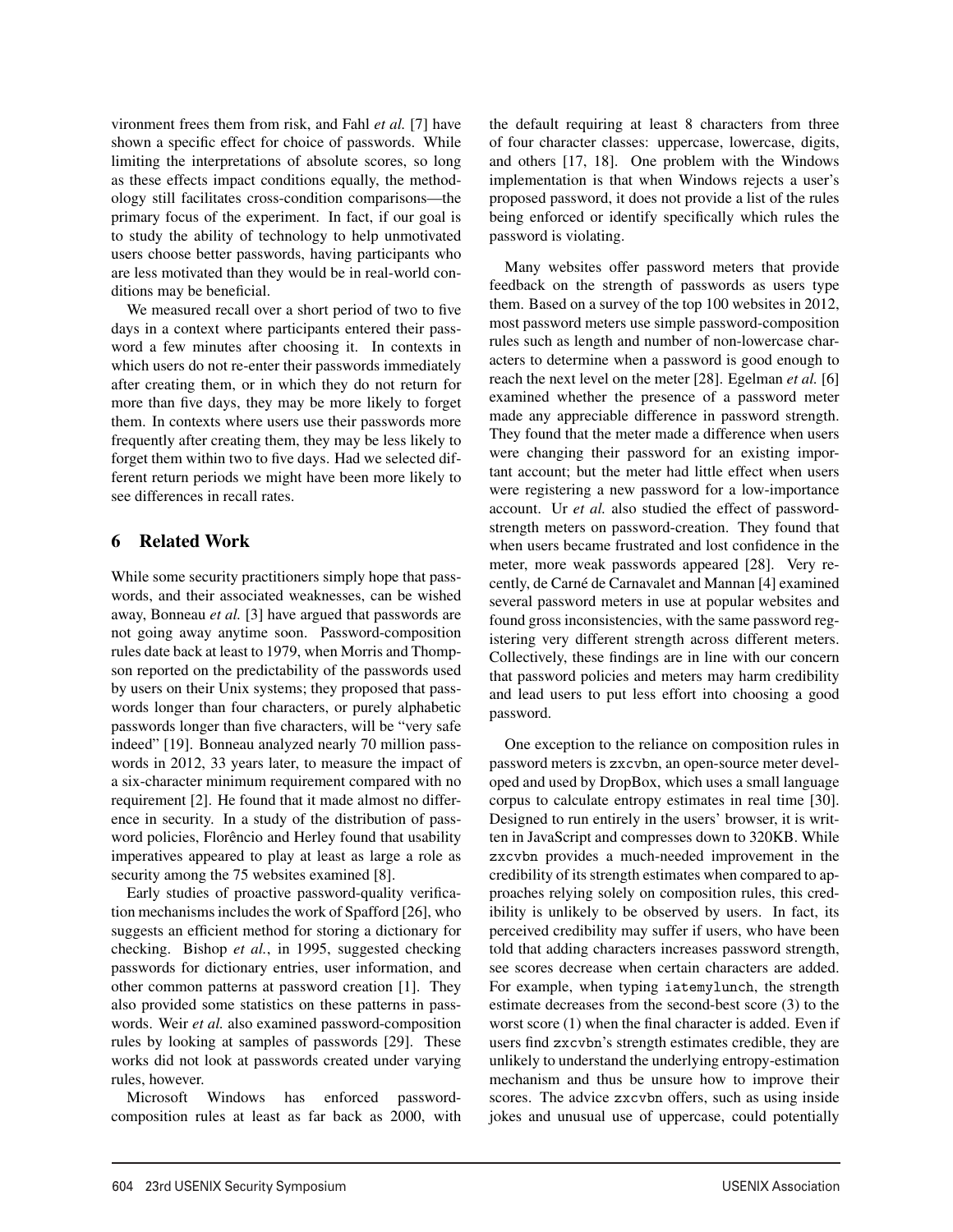lead users to cluster around common strategies, yielding a set of new common passwords for attackers to guess.

Schechter *et al.* [21] offered another alternative to password-composition rules, suggesting a system that prevents users from choosing passwords popular among a large set of users. Another approach that seeks to limit dangerously common passwords was proposed by Malone and Maher [14]. These approaches, however, are most appropriate for systems with tens of millions of users, in which uniqueness is a strong indicator that a password is hard to guess. Relatively weak passwords may be unique among hundreds or thousands of user accounts.

The human-subjects experiment we perform in this work seeks to replicate the methodology used in prior password studies. Many of our choices in recruiting, question design, and the timing of the invitation to part two of the study reflect a desire to facilitate comparison with prior work. This includes the work of Komanduri *et al.* [13] and Kelley *et al.* [12], who used similar study designs to perform comparative analyses of passwordcomposition rules. These prior studies found that increasing length requirements in passwords generally led to more usable passwords that were also less likely to be identified as weak by their guessing algorithm [13, 12]. Most recently, Shay *et al.* studied password-composition policies requiring longer passwords, finding the best performance came from mixing a 12-character minimum with a requirement of three character sets [25]. One key difference between our work and most prior studies is that all of our treatments provided feedback to users as they typed their passwords. With the exception of Ur *et al.*'s examination of meters providing optional guidance [28], all of these prior studies from Carnegie Mellon required participants to submit passwords *before* testing for, or providing feedback on, compliance with a policy.

A valuable use case for Telepathwords-based policies, which do not place any character-set requirements on passwords, is the affordance of creating all-lowercase passwords for easy entry on a touch screen. Jakobsson and Akavipat proposed a scheme for mobile devices that uses easily-typed passwords with auto-completion for easier password entry [11].

Fahl *et al.* [7] pointed out limitations in studies that use role-playing to generate passwords, as we do in this study. They find significant differences between passwords generated in these scenarios and real passwords. Komanduri et al. found that users created stronger passwords when asked to role-play, compared to when asked simply to create a password for a study [13]. Mazurek *et al.* used a methodology similar to ours and compared their results to genuine user passwords in a university [15]. They found that while the experimental passwords were slightly weaker than the genuine passwords, they were similar in many other respects.

## 7 Conclusion

Telepathwords provides users with significantly more insight into the quality of their passwords than all other approaches, and results in passwords stronger than approaches that do not use dictionaries. For example, the metrics suggest that to crack 1% of Telepathwords passwords, an attacker needs to make more than a factor of a thousand more guesses per password than for passwords created under the default password policy employed by Microsoft Windows Active Directory. While a higher number of users found password creation difficult or annoying using the tool, the security improvements did not come at any measurable impact to memorability.

#### References

15

- [1] BISHOP, M., AND V KLEIN, D. Improving system security via proactive password checking. *Computers & Security 14*, 3 (1995), 233–249.
- [2] BONNEAU, J. The science of guessing: analyzing an anonymized corpus of 70 million passwords. In *2012 IEEE Symposium on Security and Privacy* (May 2012).
- [3] BONNEAU, J., HERLEY, C., VAN OORSCHOT, P. C., AND STA-JANO, F. The Quest to Replace Passwords: A Framework for Comparative Evaluation of Web Authentication Schemes. In *2012 IEEE Symposium on Security and Privacy* (May 2012).
- [4] DE CARNAVALET, X. D. C., AND MANNAN, M. From very weak to very strong: Analyzing password-strength meters. In *Network and Distributed System Security Symposium (NDSS14)* (2013).
- [5] DESIGNER, S. Openwall project free wordlist. http:// download.openwall.net/pub/wordlists/all.gz.
- [6] EGELMAN, S., SOTIRAKOPOULOS, A., MUSLUKHOV, I., BEZNOSOV, K., AND HERLEY, C. Does my password go up to eleven?: the impact of password meters on password selection. In *Proceedings of the SIGCHI Conference on Human Factors in Computing Systems* (2013), ACM, pp. 2379–2388.
- [7] FAHL, S., HARBACH, M., ACAR, Y., AND SMITH, M. On the ecological validity of a password study. In *Proceedings of the Ninth Symposium on Usable Privacy and Security* (2013), ACM, p. 13.
- [8] FLORÊNCIO, D., AND HERLEY, C. Where Do Security Policies Come From? *Proc. SOUPS* (2010).
- [9] How secure is my password. https:// howsecureismypassword.net/.
- [10] HSU, B., AND OTTAVIANO, G. Space-efficient data structures for top-k completion. In *22nd International World Wide Web Conferences* (May 13–17 2013).
- [11] JAKOBSSON, M., AND AKAVIPAT, R. Rethinking passwords to adapt to constrained keyboards.
- [12] KELLEY, P. G., KOMANDURI, S., MAZUREK, M. L., SHAY, R., VIDAS, T., BAUER, L., CHRISTIN, N., CRANOR, L. F., AND LÓPEZ, J. Guess again (and again and again): Measuring password strength by simulating password-cracking algorithms. *IEEE Symposium on Security and Privacy 0* (2012), 523–537.